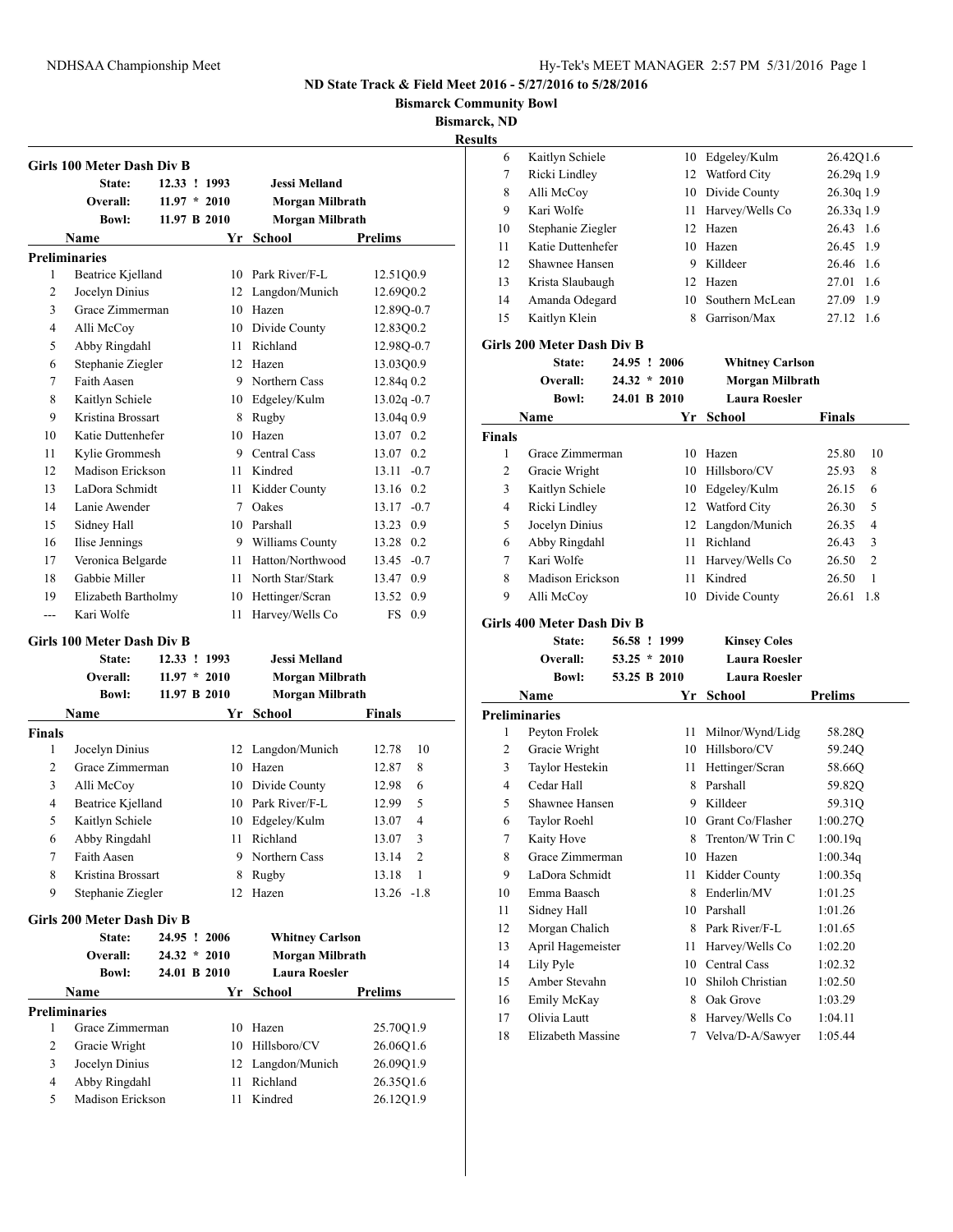**Bismarck Community Bowl**

**Bismarck, ND**

|               | Girls 400 Meter Dash Div B<br>State:<br>Overall:<br><b>Bowl:</b> | 56.58 ! 1999<br>$53.25 * 2010$<br>53.25 B 2010 |      | <b>Kinsey Coles</b><br><b>Laura Roesler</b><br><b>Laura Roesler</b> |               |                |
|---------------|------------------------------------------------------------------|------------------------------------------------|------|---------------------------------------------------------------------|---------------|----------------|
|               | Name                                                             |                                                | Yr   | <b>School</b>                                                       | <b>Finals</b> |                |
| <b>Finals</b> |                                                                  |                                                |      |                                                                     |               |                |
| 1             | Gracie Wright                                                    |                                                |      | 10 Hillsboro/CV                                                     | 57.98         | 10             |
| 2             | Peyton Frolek                                                    |                                                | 11 - | Milnor/Wynd/Lidg                                                    | 58.65         | 8              |
| 3             | Taylor Hestekin                                                  |                                                |      | 11 Hettinger/Scran                                                  | 59.32         | 6              |
| 4             | LaDora Schmidt                                                   |                                                |      | 11 Kidder County                                                    | 59.57         | 5              |
| 5             | Shawnee Hansen                                                   |                                                |      | 9 Killdeer                                                          | 59.60         | $\overline{4}$ |
| 6             | Grace Zimmerman                                                  |                                                |      | 10 Hazen                                                            | 59.80         | 3              |
| 7             | Kaity Hove                                                       |                                                |      | 8 Trenton/W Trin C                                                  | 59.84         | $\overline{2}$ |
| 8             | Cedar Hall                                                       |                                                |      | 8 Parshall                                                          | 59.93         | 1              |
| 9             | <b>Taylor Roehl</b>                                              |                                                | 10   | Grant Co/Flasher                                                    | 1:00.13       |                |
|               | Girls 800 Meter Run Div B                                        |                                                |      |                                                                     |               |                |
|               | State:                                                           | 2:13.46 ! 2005                                 |      | <b>Christine Bruins</b>                                             |               |                |
|               | Overall:                                                         | $2:10.78 * 2008$                               |      | <b>Laura Roesler</b>                                                |               |                |
|               | <b>Bowl:</b>                                                     | 2:10.78 B 2008                                 |      | <b>Laura Roesler</b>                                                |               |                |
|               | Name                                                             |                                                | Yr   | <b>School</b>                                                       | Finals        |                |
| <b>Finals</b> |                                                                  |                                                |      |                                                                     |               |                |
| 1             | Asha Smith                                                       |                                                |      | 12 Watford City                                                     | 2:15.62       | 10             |
| 2             | Peyton Frolek                                                    |                                                | 11   | Milnor/Wynd/Lidg                                                    | 2:16.78       | 8              |
| 3             | Taylor Hestekin                                                  |                                                | 11   | Hettinger/Scran                                                     | 2:18.85       | 6              |
| 4             | Gracie Wright                                                    |                                                |      | 10 Hillsboro/CV                                                     | 2:20.76       | 5              |
| 5             | Reagan Baesler                                                   |                                                |      | 8 Hillsboro/CV                                                      | 2:21.17       | $\overline{4}$ |
| 6             | Kate Fox                                                         |                                                |      | 12 Southern McLean                                                  | 2:21.24       | 3              |
| 7             | Cedar Hall                                                       |                                                |      | 8 Parshall                                                          | 2:23.73       | $\overline{c}$ |
| 8             | Mackenzie Holkesvig                                              |                                                |      | 11 Hatton/Northwood                                                 | 2:23.92       | 1              |
| 9             | Cailee Peterson                                                  |                                                |      | 11 May-Port CG                                                      | 2:24.61       |                |
| 10            | Kayla Ogle                                                       |                                                |      | 9 Watford City                                                      | 2:25.03       |                |
| 11            | Amber Stevahn                                                    |                                                |      | 10 Shiloh Christian                                                 | 2:25.37       |                |
| 12            | <b>Ashley Perez</b>                                              |                                                |      | 12 Oak Grove                                                        | 2:26.71       |                |
| 13            | Lexis Tyeter                                                     |                                                |      | 11 Parshall                                                         | 2:27.06       |                |
| 14            | Tristin Lunde                                                    |                                                |      | 10 Rugby                                                            | 2:27.33       |                |
| 15            | Drew Frolek                                                      |                                                | 7    | Milnor/Wynd/Lidg                                                    | 2:28.10       |                |
| 16            | Macy Gress                                                       |                                                | 9.   | <b>DickinsonTrinity</b>                                             | 2:30.04       |                |
| 17            | Eva Byerley                                                      |                                                | 12   | Hazen                                                               | 2:30.70       |                |
| 18            | Maggie Eng                                                       |                                                | 8    | Central McLean                                                      | 2:30.86       |                |
| 19            | April Hagemeister                                                |                                                | 11   | Harvey/Wells Co                                                     | 2:30.92       |                |
| 20            | Lana Krack                                                       |                                                | 9.   | Thompson                                                            | 2:30.97       |                |
| 21            | Amber Kukla                                                      |                                                | 12   | Killdeer                                                            | 2:31.25       |                |
| 22            | Keringten Lee                                                    |                                                | 10   | <b>Benson County</b>                                                | 2:35.25       |                |
|               | Girls 1600 Meter Run Div B                                       |                                                |      |                                                                     |               |                |
|               | State:                                                           | 4:56.96 ! 2005                                 |      | <b>Lindsay Anderson</b>                                             |               |                |
|               | Overall:                                                         | 4:44.44 * 1993                                 |      | <b>Becki Wells</b>                                                  |               |                |
|               | <b>Bowl:</b>                                                     | 4:56.19 B 2001                                 |      | <b>Carly Emil</b>                                                   |               |                |
|               | Name                                                             |                                                |      | Yr School                                                           | <b>Finals</b> |                |
| <b>Finals</b> |                                                                  |                                                |      |                                                                     |               |                |
| 1             | Peyton Frolek                                                    |                                                | 11   | Milnor/Wynd/Lidg                                                    | 4:59.05       | 10             |
| 2             | Kate Fox                                                         |                                                | 12   | Southern McLean                                                     | 5:02.73       | 8              |
|               | <b>Ashley Perez</b>                                              |                                                |      | Oak Grove                                                           |               |                |

| <b>kesults</b> |                                      |                 |                              |               |                |
|----------------|--------------------------------------|-----------------|------------------------------|---------------|----------------|
| 4              | Asha Smith                           |                 | 12 Watford City              | 5:07.56       | 5              |
| 5              | Kayla Ogle                           | 9               | Watford City                 | 5:08.92       | 4              |
| 6              | Reagan Baesler                       | 8               | Hillsboro/CV                 | 5:11.98       | 3              |
| 7              | Mikayla Koenig                       |                 | 10 F-S/H-P                   | 5:16.34       | 2              |
| 8              | Mackenzie Holkesvig                  | 11              | Hatton/Northwood             | 5:18.50       | 1              |
| 9              | Cailee Peterson                      | 11              | May-Port CG                  | 5:24.03       |                |
| 10             | Lana Krack                           | 9               | Thompson                     | 5:24.75       |                |
| 11             | Abby Wilhelmi                        | 10              | Beach                        | 5:30.84       |                |
| 12             | <b>Cassidy Huesers</b>               | 11              | Garrison/Max                 | 5:31.55       |                |
| 13             | Amanda Jarrett                       |                 | 9 Carrington                 | 5:31.84       |                |
| 14             | Drew Frolek                          |                 | 7 Milnor/Wynd/Lidg           | 5:32.49       |                |
| 15             | Amber Stevahn                        | 10              | Shiloh Christian             | 5:32.57       |                |
| 16             | Ashley Neumiller                     | 11              | Carrington                   | 5:32.78       |                |
| 17             | Jalyn Hall                           | 7               | Parshall                     | 5:33.42       |                |
| 18             | <b>Tristin Lunde</b>                 | 10              | Rugby                        | 5:36.99       |                |
| 19             | Jensyn Zink                          | $7\overline{ }$ | Hillsboro/CV                 | 5:37.60       |                |
| 20             | Miriah Forness                       |                 | 12 Central Cass              | 5:37.79       |                |
| 21             | Keringten Lee                        | 10              | <b>Benson County</b>         | 5:38.71       |                |
| 22             | Jenae Orluck                         | 11              | Beach                        | 5:42.39       |                |
| 23             | <b>Tess Scott</b>                    | 11              | Barnes Co North              | 5:42.42       |                |
| 24             | Mary Belzer                          | 9               | North Star/Stark             | 5:47.15       |                |
| 25             | Sarah Schafer                        | 11              | Grant Co/Flasher             | 5:47.16       |                |
|                | Girls 3200 Meter Run Div B           |                 |                              |               |                |
|                | State:<br>$10:36.95$ ! 2004          |                 | Krista Anderson              |               |                |
|                | $10:36.95 * 2004$<br><b>Overall:</b> |                 | <b>Krista Anderson</b>       |               |                |
|                | 10:36.95 B 2004<br><b>Bowl:</b>      |                 | <b>Krista Anderson</b>       |               |                |
|                |                                      |                 |                              |               |                |
|                |                                      |                 |                              |               |                |
|                | Name                                 | Yr              | <b>School</b>                | <b>Finals</b> |                |
| Finals<br>1    | Peyton Frolek                        | 11              | Milnor/Wynd/Lidg             | 10:55.10      | 10             |
| 2              |                                      | 12              | Oak Grove                    | 10:56.19      | 8              |
| 3              | <b>Ashley Perez</b><br>Kate Fox      | 12              | Southern McLean              | 10:59.16      | 6              |
| 4              |                                      |                 |                              | 11:24.32      | 5              |
| 5              | Kayla Ogle<br>Mikayla Koenig         |                 | 9 Watford City<br>10 F-S/H-P | 11:37.92      | 4              |
| 6              | Cailee Peterson                      | 11              | May-Port CG                  | 11:42.35      | 3              |
| 7              | Amanda Jarrett                       | 9               | Carrington                   | 11:45.53      | $\overline{c}$ |
| 8              | Lana Krack                           | 9               | Thompson                     | 11:47.02      | 1              |
| 9              | Mackenzie Holkesvig                  | 11              | Hatton/Northwood             | 11:59.27      |                |
| $10\,$         | Amber Stevahn                        |                 | 10 Shiloh Christian          | 12:02.19      |                |
| 11             | <b>Tess Scott</b>                    | 11              | Barnes Co North              | 12:02.85      |                |
| 12             | Cassidy Huesers                      | 11              | Garrison/Max                 | 12:07.31      |                |
| 13             | Ashley Neumiller                     | 11              | Carrington                   | 12:08.91      |                |
| 14             | Grace Bachmeier                      | 9               | Surrey                       | 12:11.15      |                |
| 15             | Keringten Lee                        | 10              | <b>Benson County</b>         | 12:15.51      |                |
| 16             | Xanthe Dick                          | 12              | Lisbon                       | 12:17.64      |                |
| 17             | Ellie Duchscherer                    | 8               | Rugby                        | 12:21.19      |                |
| 18             | Abby Wilhelmi                        | 10              | Beach                        | 12:24.00      |                |
| 19             | Jensyn Zink                          | 7               | Hillsboro/CV                 | 12:26.11      |                |
| 20             | Mary Belzer                          | 9               | North Star/Stark             | 12:26.89      |                |
| 21             | Samantha Wieland                     |                 | 12 Barnes Co North           | 12:30.40      |                |
| 22             | Lilly Dixon                          | 8               | Parshall                     | 12:32.54      |                |
| 23             | Jenae Orluck                         | 11              | Beach                        | 12:36.42      |                |
| 24             | Sarah Schafer                        | 11              | Grant Co/Flasher             | 12:40.26      |                |
| 25             | Chloe Thurber                        | 11              | Ellendale                    | 12:42.00      |                |
| 26             | Shambre Feiring                      | 9               | Stanley/PL                   | 12:44.08      |                |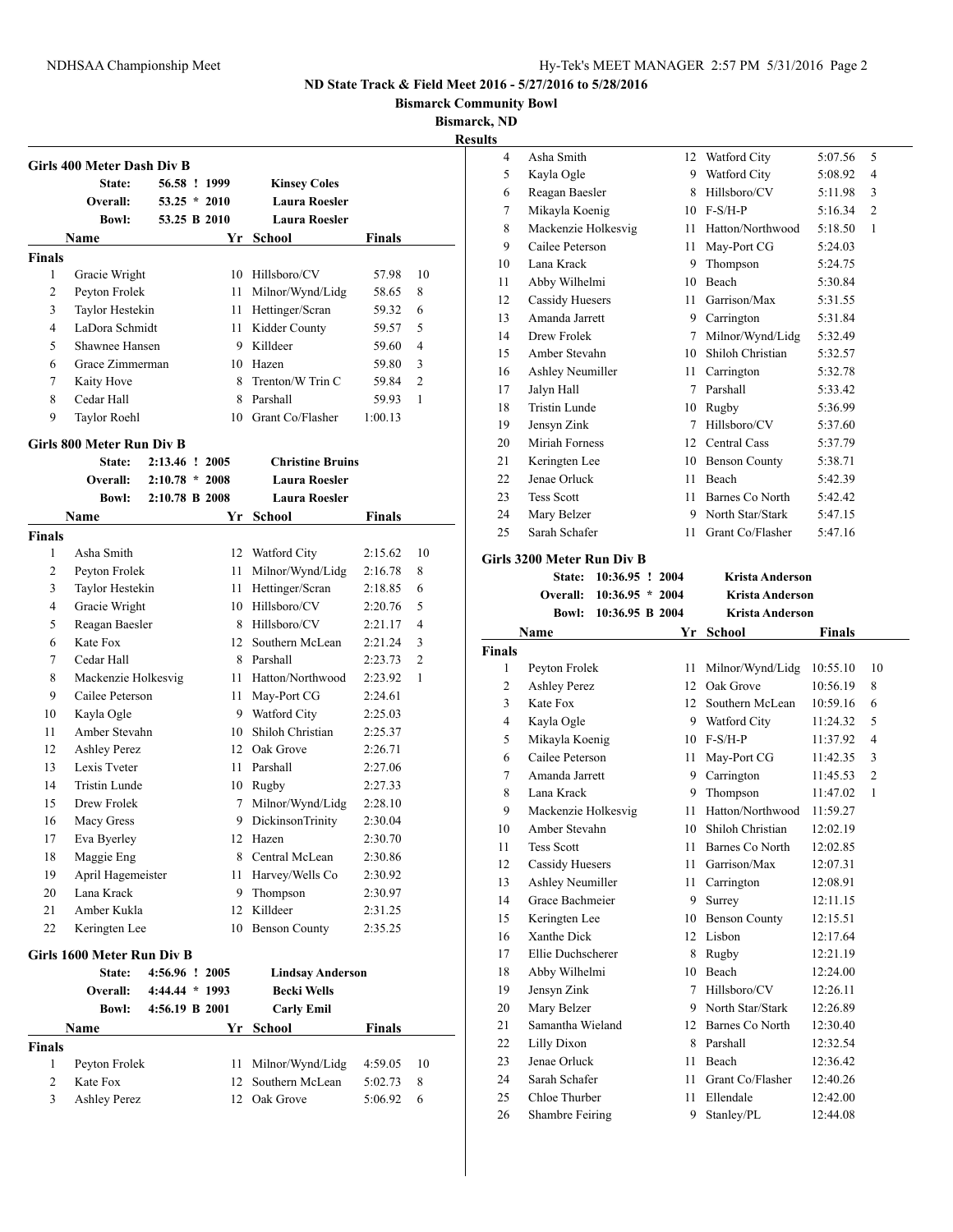**Bismarck Community Bowl**

**Bismarck, ND**

|               | Finals  (Girls 3200 Meter Run Div B) |                |    |                                                  |                            |
|---------------|--------------------------------------|----------------|----|--------------------------------------------------|----------------------------|
|               | Name                                 |                |    | Yr School                                        | Finals                     |
| 27            | Kristin Lucero                       |                |    | 7 Larimore                                       | 13:00.80                   |
| 28            | Karsyn Hager                         |                |    | 9 Rugby                                          | 13:06.15                   |
|               | <b>Girls 100 Meter Hurdles Div B</b> |                |    |                                                  |                            |
|               | State:                               | 14.33 ! 2005   |    | <b>Whitney Carlson</b>                           |                            |
|               | Overall:                             | $14.33 * 2005$ |    | <b>Whitney Carlson</b>                           |                            |
|               | <b>Bowl:</b>                         | 14.48 B 2004   |    | <b>Adriana Friezen</b>                           |                            |
|               | Name                                 |                |    | Yr School                                        | <b>Prelims</b>             |
|               | <b>Preliminaries</b>                 |                |    |                                                  |                            |
| 1             | Kaylene Klein                        |                | 12 | Hazen                                            | 15.86Q1.2                  |
| 2             | Jocelyn Dinius                       |                |    | 12 Langdon/Munich                                | $16.05Q+0.0$               |
| 3             | Maara Nelson                         |                | 11 | Carrington                                       | 16.13Q1.2                  |
| 4             | Elaina Swartz                        |                |    | 10 Park River/F-L                                | $16.36Q + 0.0$             |
| 5             | Mariah Schroeder                     |                |    | 12 Enderlin/MV                                   | 16.50Q1.2                  |
| 6             | Taylor Roehl                         |                |    | 10 Grant Co/Flasher                              | $16.92Q+0.0$               |
| 7             | <b>Bridget Allex</b>                 |                | 11 | <b>Watford City</b>                              | 17.06g 1.2                 |
| 8             | Macy Dimler                          |                |    | 12 Garrison/Max                                  | $17.16q +0.0$              |
| 9             | Alexius Hajek                        |                | 12 | <b>Sargent County</b>                            | $17.48q + 0.0$             |
| 10            | Karly Schultz                        |                |    | 10 Lisbon                                        | 17.60 1.2                  |
| 11            | Kaitlyn Nokes                        |                | 10 | Watford City                                     | $17.68 + 0.0$              |
| 12            | Emily Alt                            |                | 10 | Beulah                                           | 17.72<br>$+0.0$            |
| 12            | Addi Eckart                          |                | 11 | Hillsboro/CV                                     | 17.72<br>1.2               |
| 14            | Mckenzie Lautt                       |                |    | 12 Harvey/Wells Co                               | 17.87 1.2                  |
| 15            | Haley Wolfe                          |                |    | 12 Carrington                                    | $17.93 + 0.0$              |
| 16            | Jaye Fike                            |                |    | 9 Harvey/Wells Co                                | 18.04 1.2                  |
| 17            | Madison Borstad                      |                | 11 | North Star/Stark                                 | $18.35 +0.0$               |
| 18            | Katelynn Lane                        |                | 11 | Killdeer                                         | 1.2<br>20.02               |
|               |                                      |                |    |                                                  |                            |
|               | Girls 100 Meter Hurdles Div B        |                |    |                                                  |                            |
|               | State:                               | 14.33 ! 2005   |    | <b>Whitney Carlson</b>                           |                            |
|               | Overall:                             | $14.33 * 2005$ |    | <b>Whitney Carlson</b><br><b>Adriana Friezen</b> |                            |
|               | <b>Bowl:</b>                         | 14.48 B 2004   |    |                                                  |                            |
|               | Name                                 |                |    | Yr School                                        | Finals                     |
| <b>Finals</b> |                                      |                |    |                                                  |                            |
| 1             | Maara Nelson                         |                | 11 | Carrington                                       | 10<br>15.62                |
| 2             | Jocelyn Dinius                       |                | 12 | Langdon/Munich                                   | 15.78<br>8                 |
| 3             | Kaylene Klein                        |                | 12 | Hazen                                            | 15.89<br>6                 |
| 4             | Elaina Swartz                        |                |    | 10 Park River/F-L                                | 5<br>16.24                 |
| 5             | Mariah Schroeder                     |                | 12 | Enderlin/MV                                      | 16.39<br>4                 |
| 6             | Macy Dimler                          |                | 12 | Garrison/Max<br>10 Grant Co/Flasher              | 3<br>16.61                 |
| 7             | Taylor Roehl<br><b>Bridget Allex</b> |                |    |                                                  | 2<br>16.73<br>$\mathbf{1}$ |
| 8<br>9        | Alexius Hajek                        |                | 11 | Watford City                                     | 16.77<br>$-0.8$<br>17.09   |
|               |                                      |                | 12 | <b>Sargent County</b>                            |                            |
|               | Girls 300 Meter Hurdles Div B        |                |    |                                                  |                            |
|               | State:                               | 42.26 ! 2006   |    | <b>Whitney Carlson</b>                           |                            |
|               | Overall:                             | $42.26 * 2006$ |    | <b>Whitney Carlson</b>                           |                            |
|               | <b>Bowl:</b>                         | 42.26 B 2006   |    | <b>Whitney Carlson</b>                           |                            |
|               | Name                                 |                | Yr | <b>School</b>                                    | <b>Prelims</b>             |
|               | <b>Preliminaries</b>                 |                |    |                                                  |                            |
| 1             | Kaylene Klein                        |                | 12 | Hazen                                            | 45.87Q                     |
| 2             | Elaina Swartz                        |                | 10 | Park River/F-L                                   | 46.01Q                     |
| 3             | Taylor Roehl                         |                | 10 | Grant Co/Flasher                                 | 46.70Q                     |

| 4             | Abigail Jarrett                           | 11             | Carrington              | 47.90Q                  |
|---------------|-------------------------------------------|----------------|-------------------------|-------------------------|
| 5             | MaKayla Heinrich                          | 9              | Kindred                 | 47.87Q                  |
| 6             | Anni Stier                                | 9              | Rugby                   | 48.14Q                  |
| 7             | Mckenzie Lautt                            | 12             | Harvey/Wells Co         | 48.57q                  |
| 8             | Madi Moldenhauer                          | 12             | Medina/P-B              | 49.05q                  |
| 9             | Alanna Sickler                            |                | 12 DickinsonTrinity     | 49.33g                  |
| 10            | Tia Horning                               | 8              | Beulah                  | 49.34                   |
| 11            | Grace Dryburgh                            |                | 10 Hillsboro/CV         | 49.64                   |
| 12            | Sydney Ellingson                          | 11 -           | Langdon/Munich          | 50.24                   |
| 13            | Macy Dimler                               |                | 12 Garrison/Max         | 50.63                   |
| 14            | Megan Howell                              |                | 8 Lisbon                | 51.51                   |
| 15            | Kaitlyn Nokes                             |                | 10 Watford City         | 51.60                   |
| 16            | Toni Hamiton                              | 8              | Des Lacs-Bur/L&C        | 51.66                   |
| 17            | Paige Benson                              | 11             | Hankinson/Fairm         | 51.88                   |
| 18            | Olivia Lautt                              | 8              |                         | 52.71                   |
|               |                                           |                | Harvey/Wells Co         |                         |
|               | <b>Girls 300 Meter Hurdles Div B</b>      |                |                         |                         |
|               | State:                                    | 42.26 ! 2006   | <b>Whitney Carlson</b>  |                         |
|               | Overall:                                  | $42.26 * 2006$ | <b>Whitney Carlson</b>  |                         |
|               | <b>Bowl:</b>                              | 42.26 B 2006   | <b>Whitney Carlson</b>  |                         |
|               | Name                                      |                | Yr School               | <b>Finals</b>           |
| <b>Finals</b> |                                           |                |                         |                         |
| 1             | Kaylene Klein                             |                | 12 Hazen                | 10<br>44.44             |
| 2             | Elaina Swartz                             |                | 10 Park River/F-L       | 44.78<br>8              |
| 3             | Taylor Roehl                              |                | 10 Grant Co/Flasher     | 44.96<br>6              |
| 4             | Abigail Jarrett                           |                | 11 Carrington           | 5<br>47.07              |
| 5             | Alanna Sickler                            | 12             | DickinsonTrinity        | 47.30<br>4              |
| 6             | Anni Stier                                | 9              | Rugby                   | 3<br>47.46              |
| 7             | Mckenzie Lautt                            | 12             | Harvey/Wells Co         | $\overline{c}$<br>47.70 |
| 8             | MaKayla Heinrich                          |                | 9 Kindred               | 47.75<br>1              |
| 9             | Madi Moldenhauer                          | 12             | Medina/P-B              | 49.29                   |
|               |                                           |                |                         |                         |
|               | Girls 4x100 Meter Relay Div B             |                |                         |                         |
|               | State:                                    | 50.01 ! 2004   | Carrington              |                         |
|               | K Kurtz, A Friezen, A Friezen, N Thompson |                |                         |                         |
|               | Overall:                                  | $48.76 * 2010$ | <b>Bismarck</b>         |                         |
|               | K Friedt, A Bennes, T Moser, B Reiner     |                |                         |                         |
|               | <b>Bowl:</b>                              | 48.76 B 2010   |                         |                         |
|               | K Friedt, A Bennes, T Moser, B Reiner     |                |                         |                         |
|               | Team                                      |                | Relay                   | <b>Prelims</b>          |
|               | <b>Preliminaries</b>                      |                |                         |                         |
| 1             | Hazen                                     |                | А                       | 50.56Q                  |
|               | 1) Elise Hintz 10                         |                | 2) Krista Slaubaugh 12  |                         |
|               | 3) Ally Berger 12                         |                | 4) Katie Duttenhefer 10 |                         |
| 2             | Central Cass                              |                | А                       | 51.19Q                  |
|               | 1) KaliRae Garcia 9                       |                | 2) Lily Pyle 10         |                         |
|               | 3) Sydney Grommesh 12                     |                | 4) Kylie Grommesh 9     |                         |
| 3             | Rugby                                     |                | А                       | 51.84Q                  |
|               | 1) Kristina Brossart 8                    |                | 2) Anni Stier 9         |                         |
|               | 3) Sara Stier 10                          |                | 4) Maria Blessum 9      |                         |
| 4             | Thompson                                  |                | A                       | 51.52Q                  |
|               | 1) Lindsey Hegg 12                        |                | 2) Izzy Shirek 9        |                         |
|               | 3) Lauren Cunningham 8                    |                | 4) Shaice Marx 12       |                         |
|               |                                           |                |                         |                         |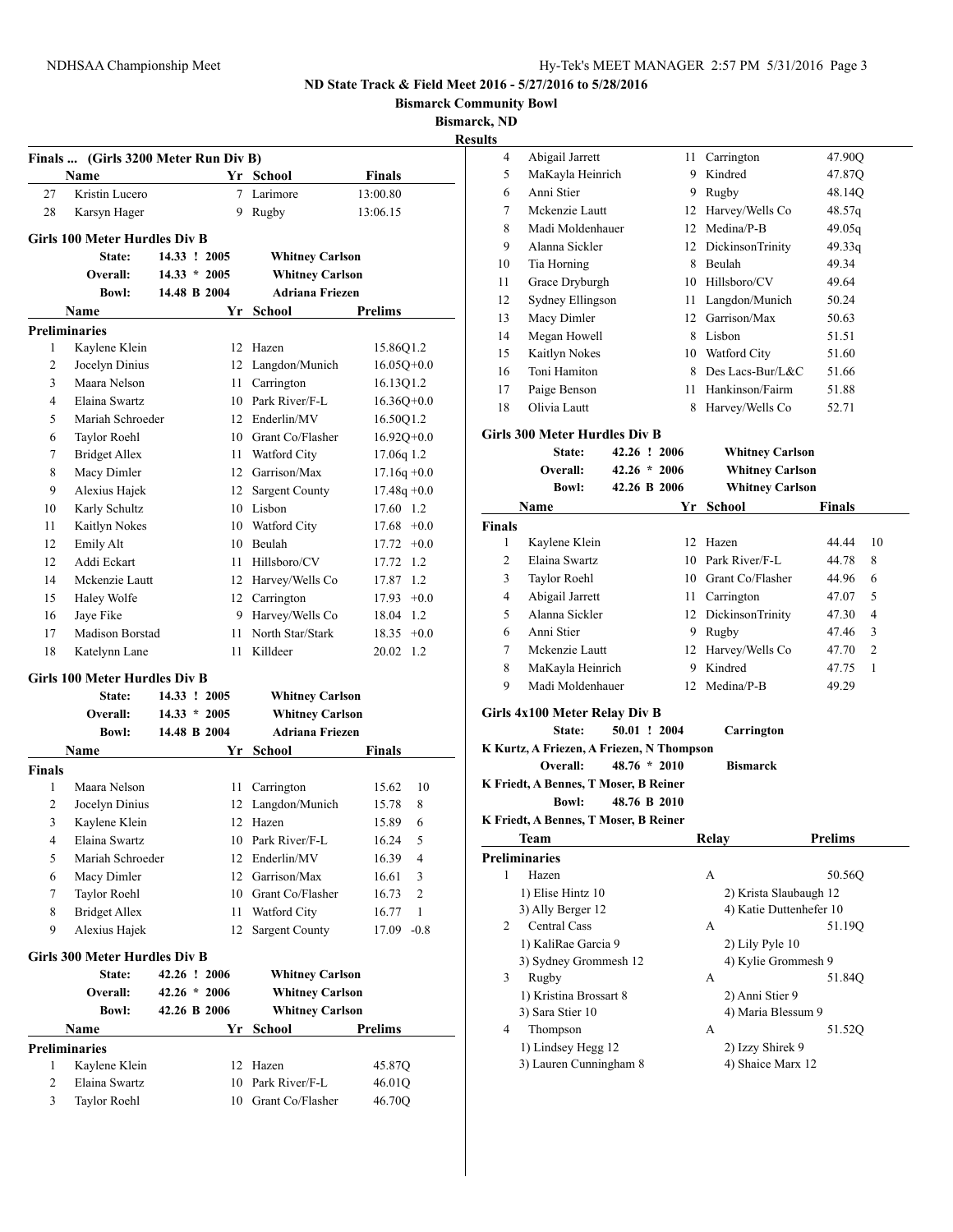**Bismarck Community Bowl**

**Bismarck, ND**

|    | Preliminaries  (Girls 4x100 Meter Relay Div B) |              |                         |
|----|------------------------------------------------|--------------|-------------------------|
|    | <b>Team</b>                                    | <b>Relay</b> | <b>Prelims</b>          |
| 5  | Oak Grove                                      | A            | 51.720                  |
|    | 1) Petra Leysring 12                           |              | 2) Jaycie Gunderson 9   |
|    | 3) Julia Bogart 8                              |              | 4) Sophie Nichol 9      |
| 6  | Carrington                                     | A            | 52.06Q                  |
|    | 1) Maara Nelson 11                             |              | 2) Emerson Hoornaert 10 |
|    | 3) Gracie Page 11                              |              | 4) Haley Hewitt 10      |
|    | Southern McLean                                | A            |                         |
| 7  |                                                |              | 51.98q                  |
|    | 1) Amanda Odegard 10                           |              | 2) Kaitlyn Binstock 12  |
|    | 3) McKenzie Thorson 12                         |              | 4) Abigail Waloch 12    |
| 8  | Kindred                                        | A            | 52.06q                  |
|    | 1) RaeAnne Rohrbeck 9                          |              | 2) Madison Erickson 11  |
|    | 3) Lacsey Reese 8                              |              | 4) MaKayla Heinrich 9   |
| 9  | Lisbon                                         | A            | 52.07q                  |
|    | 1) Sydney Griffith 12                          |              | 2) Jamie Reinke 9       |
|    | 3) Brianna Nielsen 10                          |              | 4) Emma Weiss 11        |
| 10 | Beulah                                         | A            | 52.12                   |
|    | 1) Emily Alt 10                                |              | 2) Erin Walcker 9       |
|    | 3) Kaytlin Richardson 11                       |              | 4) Tia Horning 8        |
| 11 | Kidder County                                  | A            | 52.16                   |
|    | 1) LaDora Schmidt 11                           |              | 2) Grace Benz 10        |
|    | 3) Sydney Olson 11                             |              | 4) Jacey Dewald 12      |
| 12 | Park River/F-L                                 | A            | 52.18                   |
|    | 1) Julia Johnson 12                            |              | 2) Taylor Knudson 11    |
|    | 3) Morgan Chalich 8                            |              | 4) Elaina Swartz 10     |
| 13 | Harvey/Wells County                            | A            | 52.69                   |
|    | 1) Mckenzie Lautt 12                           |              | 2) Hannah Felchle 9     |
|    | 3) Alison Peters 7                             |              | 4) Kari Wolfe 11        |
| 14 | Northern Cass                                  | A            | 52.84                   |
|    | 1) Isabelle Wieseler 12                        |              | 2) Carlyne Murray 12    |
|    | 3) Payton Johnson 10                           |              | 4) Faith Aasen 9        |
| 15 | Garrison/Max                                   | A            | 52.94                   |
|    | 1) Macy Dimler 12                              |              | 2) Danielle Dimitch 10  |
|    | 3) Sarah Lagge 8                               |              | 4) Kaitlyn Klein 8      |
| 16 | Watford City                                   | A            | 53.12                   |
|    | 1) Mikka Haugeberg 10                          |              | 2) Ashleigh Voll 8      |
|    | 3) Bridget Allex 11                            |              | 4) Lindsay Peterson 9   |
| 17 | Langdon Area/Munich                            | A            | 53.23                   |
|    | 1) Madi Pritchard 9                            |              | 2) Sydney Ellingson 11  |
|    | 3) Madi Hart 11                                |              | 4) Tera Mittleider 9    |
| 18 | Larimore                                       | A            | 53.71                   |
|    | 1) Macy Yahna 8                                |              | 2) Trinidy Larsen 8     |
|    | 3) Whitney Morten 12                           |              | 4) Ivy Daws 8           |
| 19 | Divide County                                  | A            | 53.74                   |
|    | 1) McKenzie Hallgren 10                        |              | 2) Emilee Johnson 12    |
|    | 3) Lauryn Heide 9                              |              | 4) Alli McCoy 10        |
|    | North Star                                     |              |                         |
| 20 |                                                | A            | 54.32                   |
|    | 1) Gabbie Miller 11                            |              | 2) Madison Borstad 11   |
|    | 3) Mya Halverson 9                             |              | 4) Peyton Halverson 11  |
|    | Hettinger/Scranton                             | A            | DNF                     |
|    | 1) Tayler Burwick 11                           |              | 2) Alyssa Andress 8     |
|    | 3) Lizzy Thompson 12                           |              | 4) Samantha Oase 7      |

| инь           |                                           |       |                            |    |
|---------------|-------------------------------------------|-------|----------------------------|----|
| ---           | Dickinson Trinity                         | А     | DO                         |    |
|               | 1) Masy Kuntz 9                           |       | 2) Kylen Kubas 8           |    |
|               | 3) Brinklyn Schumacher 8                  |       | 4) Alanna Sickler 12       |    |
|               |                                           |       |                            |    |
|               | Girls 4x100 Meter Relay Div B             |       |                            |    |
|               | 50.01 ! 2004<br>State:                    |       | Carrington                 |    |
|               | K Kurtz, A Friezen, A Friezen, N Thompson |       |                            |    |
|               | $48.76 * 2010$<br>Overall:                |       | <b>Bismarck</b>            |    |
|               | K Friedt, A Bennes, T Moser, B Reiner     |       |                            |    |
|               | <b>Bowl:</b><br>48.76 B 2010              |       |                            |    |
|               | K Friedt, A Bennes, T Moser, B Reiner     |       |                            |    |
|               | Team                                      | Relay | <b>Finals</b>              |    |
| <b>Finals</b> |                                           |       |                            |    |
| 1             |                                           |       |                            |    |
|               | Hazen                                     | A     | 50.64                      | 10 |
|               | 1) Elise Hintz 10                         |       | 2) Krista Slaubaugh 12     |    |
|               | 3) Ally Berger 12                         |       | 4) Katie Duttenhefer 10    |    |
| 2             | Central Cass                              | А     | 51.38                      | 8  |
|               | 1) KaliRae Garcia 9                       |       | 2) Lily Pyle 10            |    |
|               | 3) Sydney Grommesh 12                     |       | 4) Kylie Grommesh 9        |    |
| 3             | Lisbon                                    | А     | 51.96                      | 6  |
|               | 1) Sydney Griffith 12                     |       | 2) Jamie Reinke 9          |    |
|               | 3) Brianna Nielsen 10                     |       | 4) Emma Weiss 11           |    |
| 4             | Thompson                                  | А     | 52.26                      | 5  |
|               | 1) Lindsey Hegg 12                        |       | 2) Izzy Shirek 9           |    |
|               | 3) Lauren Cunningham 8                    |       | 4) Shaice Marx 12          |    |
| 5             | Rugby                                     | A     | 52.35                      | 4  |
|               | 1) Kristina Brossart 8                    |       | 2) Anni Stier 9            |    |
|               | 3) Sara Stier 10                          |       | 4) Maria Blessum 9         |    |
| 6             | Oak Grove                                 | А     | 52.37                      | 3  |
|               | 1) Petra Leysring 12                      |       | 2) Jaycie Gunderson 9      |    |
|               | 3) Julia Bogart 8                         |       | 4) Sophie Nichol 9         |    |
| 7             | Carrington                                | А     | 52.58                      | 2  |
|               |                                           |       |                            |    |
|               | 1) Maara Nelson 11                        |       | 2) Emerson Hoornaert 10    |    |
|               | 3) Gracie Page 11                         |       | 4) Haley Hewitt 10         |    |
| 8             | Kindred                                   | A     | 53.09                      | 1  |
|               | 1) RaeAnne Rohrbeck 9                     |       | 2) Madison Erickson 11     |    |
|               | 3) Lacsey Reese 8                         |       | 4) MaKayla Heinrich 9      |    |
| 9             | Southern McLean                           | А     | 53.28                      |    |
|               | 1) Amanda Odegard 10                      |       | 2) Kaitlyn Binstock 12     |    |
|               | 3) McKenzie Thorson 12                    |       | 4) Abigail Waloch 12       |    |
|               | Girls 4x200 Meter Relay Div B             |       |                            |    |
|               | State:<br>1:43.41 ! 2006                  |       | Milnor/Wyndmere/Lidgerwood |    |
|               |                                           |       |                            |    |
|               | C Bover, J Ellefson, T Mauch, K Stark     |       |                            |    |
|               | Overall: 1:42.69 * 2014                   |       | <b>Bismarck</b>            |    |
|               | B Reiner, M Miller, K Page, C Haussler    |       |                            |    |
|               | 1:42.69 B 2014<br>Bowl:                   |       |                            |    |
|               | Reiner, Miller, Page, Haussler            |       |                            |    |
|               | Team                                      | Relay | Prelims                    |    |
|               | <b>Preliminaries</b>                      |       |                            |    |
| 1             | Hazen                                     | A     | 1:45.47Q                   |    |
|               | 1) Elise Hintz 10                         |       | 2) Katie Duttenhefer 10    |    |
|               | 3) Kaylene Klein 12                       |       | 4) Stephanie Ziegler 12    |    |
|               |                                           |       |                            |    |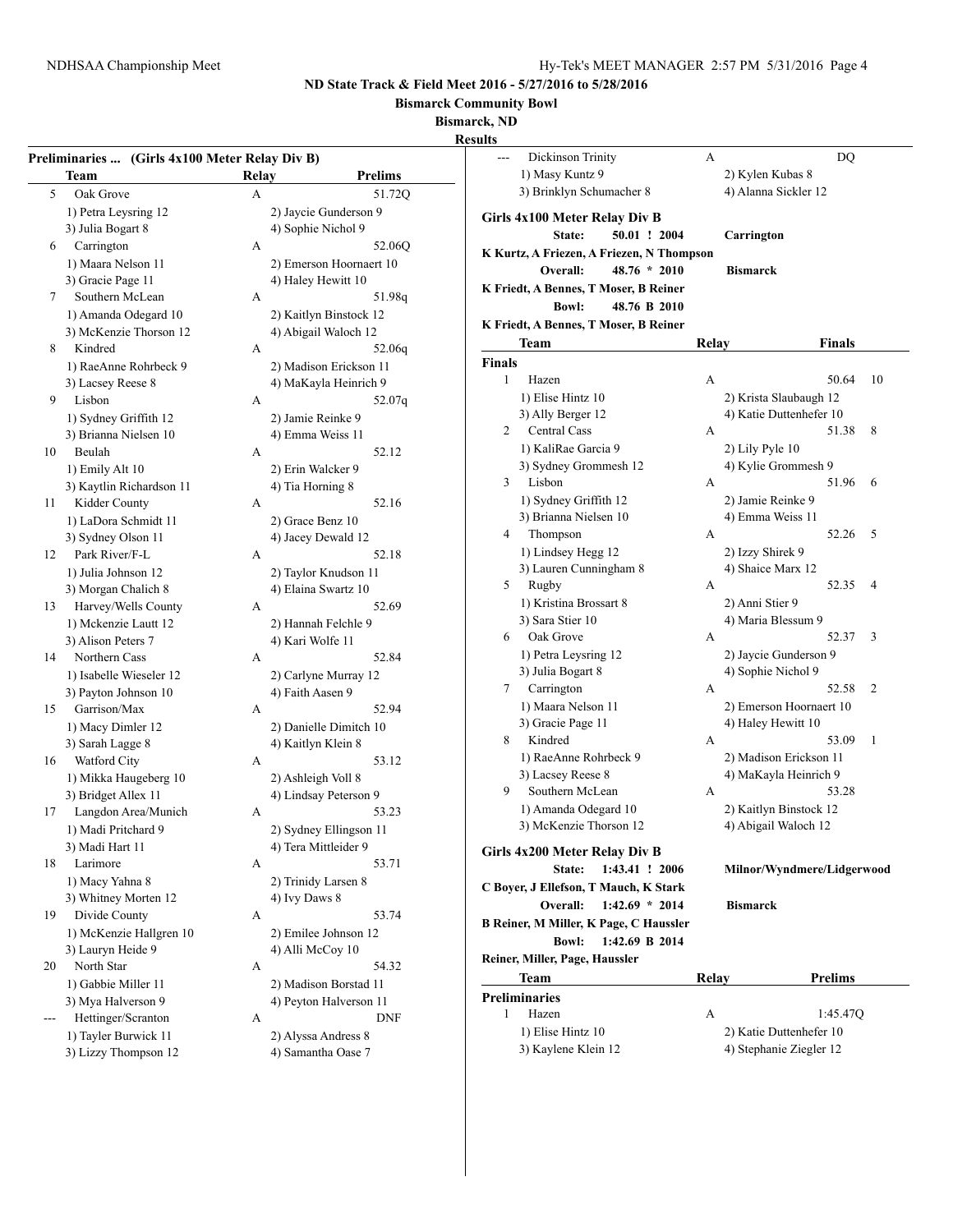**Bismarck Community Bowl**

**Bismarck, ND**

#### **Results**

|    | Preliminaries  (Girls 4x200 Meter Relay Div B) |       |                           | 19            | Hillsboro/C'                 |
|----|------------------------------------------------|-------|---------------------------|---------------|------------------------------|
|    | <b>Team</b>                                    | Relay | <b>Prelims</b>            |               | 1) Grace Dryb                |
| 2  | Rugby                                          | A     | 1:48.45Q                  |               | 3) Reagan Bao                |
|    | 1) Kristina Brossart 8                         |       | 2) Anni Stier 9           | 20            | Garrison/Ma                  |
|    | 3) Sara Stier 10                               |       | 4) Maria Blessum 9        |               | 1) Danielle D                |
| 3  | Dickinson Trinity                              | A     | 1:48.86Q                  |               | 3) Skylar Brig               |
|    | 1) Masy Kuntz 9                                |       | 2) Sarah Meyer 10         | 21            | North Star                   |
|    | 3) Brinklyn Schumacher 8                       |       | 4) Alanna Sickler 12      |               | 1) Gabbie Mil                |
| 4  | Thompson                                       | A     | 1:47.81Q                  |               | 3) Mya Halve                 |
|    | 1) Lindsey Hegg 12                             |       | 2) Izzy Shirek 9          | 22            | Central McI                  |
|    | 3) Lauren Cunningham 8                         |       | 4) Shaice Marx 12         |               | 1) Mackenzie                 |
| 5  | Oak Grove                                      | A     | 1:49.02Q                  |               | 3) Maggie Eng                |
|    | 1) Emily McKay 8                               |       | 2) Julia Bogart 8         |               | Girls 4x200 Meter            |
|    | 3) Sophie Nichol 9                             |       | 4) Petra Leysring 12      |               |                              |
| 6  | Richland                                       | A     | 1:50.99Q                  |               | State:                       |
|    | 1) Flynn Muscha 12                             |       | 2) Sydney Haverland 10    |               | C Boyer, J Ellefson,         |
|    | 3) Annika Thompson 12                          |       | 4) Abby Ringdahl 11       |               | Overall:                     |
| 7  | Kindred                                        | A     | 1:49.93q                  |               | <b>B Reiner, M Miller, 1</b> |
|    | 1) RaeAnne Rohrbeck 9                          |       | 2) Olivia Abraham 8       |               | <b>Bowl:</b>                 |
|    | 3) MaKayla Heinrich 9                          |       | 4) Madison Erickson 11    |               | Reiner, Miller, Page,        |
| 8  | Central Cass                                   | A     | 1:50.36q                  |               | Team                         |
|    | 1) Kylie Grommesh 9                            |       | 2) Kylee Jochim 12        | <b>Finals</b> |                              |
|    | 3) Miriah Forness 12                           |       | 4) Lily Pyle 10           | $\mathbf{1}$  | Hazen                        |
| 9  | Medina/P-B                                     | A     | 1:50.82q                  |               | 1) Elise Hintz               |
|    | 1) Madi Moldenhauer 12                         |       | 2) Gracie Bohl 8          |               | 3) Kaylene Kl                |
|    | 3) Megan Moser 8                               |       | 4) Brittney Reister 7     | 2             | Dickinson T                  |
| 10 | Lisbon                                         | A     | 1:50.91                   |               | 1) Masy Kunt                 |
|    | 1) Sydney Griffith 12                          |       | 2) Jamie Reinke 9         |               | 3) Brinklyn So               |
|    | 3) Karly Schultz 10                            |       | 4) Emma Weiss 11          | 3             | Rugby                        |
| 11 | Harvey/Wells County                            | A     | 1:51.23                   |               | 1) Kristina Br               |
|    | 1) Mckenzie Lautt 12                           |       | 2) Alison Peters 7        |               | 3) Sara Stier 1              |
|    | 3) Olivia Lautt 8                              |       | 4) April Hagemeister 11   | 4             | Thompson                     |
| 12 | Carrington                                     | A     | 1:51.59                   |               | 1) Lindsey He                |
|    | 1) Maara Nelson 11                             |       | 2) Gracie Page 11         |               | 3) Lauren Cur                |
|    | 3) Emerson Hoornaert 10                        |       | 4) Abigail Jarrett 11     | 5             | Oak Grove                    |
| 13 | Beulah                                         | A     | 1:52.48                   |               | 1) Emily Mck                 |
|    | 1) Erin Walcker 9                              |       | 2) Chloe Senn 9           |               | 3) Sophie Nic                |
|    | 3) Emily Alt 10                                |       | 4) Tia Horning 8          | 6             | Kindred                      |
| 14 | Hettinger/Scranton                             | A     | 1:52.50                   |               | 1) RaeAnne R                 |
|    | 1) Molly Holt 10                               |       | 2) Alyssa Andress 8       |               | 3) MaKayla H                 |
|    | 3) Lizzy Thompson 12                           |       | 4) Elizabeth Bartholmy 10 |               | 7 Richland                   |
| 15 | Surrey                                         | A     | 1:52.56                   |               | 1) Flynn Mus                 |
|    | 1) Jordyn Clapper 10                           |       | 2) Sydney Okeson 12       |               | 3) Annika Tho                |
|    | 3) Schyler Lemere 9                            |       | 4) Jayden Okeson 10       | 8             | Central Cass                 |
| 16 | Larimore                                       | A     | 1:52.66                   |               | 1) Kylie Gron                |
|    | 1) Macy Yahna 8                                |       | 2) Trinidy Larsen 8       |               | 3) Miriah Forr               |
|    | 3) Whitney Morten 12                           |       | 4) Ivy Daws 8             | 9             | Medina/P-B                   |
| 17 | Park River/F-L                                 | A     | 1:52.89                   |               | 1) Madi Mold                 |
|    | 1) Gracyn Cole                                 |       | 2) Jessica Johnson 12     |               | 3) Megan Mo:                 |
|    | 3) Kaitlynn Scherr 8                           |       | 4) Morgan Chalich 8       |               |                              |
| 18 | Watford City                                   | A     | 1:53.77                   |               |                              |
|    | 1) Mikka Haugeberg 10                          |       | 2) Morgan Rolfsrud 10     |               |                              |
|    | 3) Bridget Allex 11                            |       | 4) Lindsay Peterson 9     |               |                              |
|    |                                                |       |                           |               |                              |

19 Hillsboro/CV A 1:53.93 burgh 10 2) Maria Pruneda 8 esler 8 4) Addi Eckart 11 20 Garrison/Max A 1:54.30 1) Dimitch 10 2) Sarah Lagge 8 and 4) Kaitlyn Klein 8 21 North Star **A** 1:54.38 1) Gabbie Miller 11 2) Madison Borstad 11 erson 9 4) Peyton Halverson 11  $2$ ean A  $1:57.29$ Snyder 10 2) Madison Holm 12 g 8 4) Taysha Snyder 8 **Relay Div B State: 1:43.41 ! 2006 Milnor/Wyndmere/Lidgerwood T Mauch, K Stark Overall: 1:42.69 \* 2014 Bismarck K Page, C Haussler Bowl: 1:42.69 B 2014 Reiner, Miller, Page, Haussler Team Relay Finals** A 1:45.18 10 10 2) Katie Duttenhefer 10 12 (a) Stephanie Ziegler 12  $2 \text{ Trinity}$  A 1:47.58 8  $129$  2) Sarah Meyer 10 3) Brinklyn Schumacher 8 4) Alanna Sickler 12 A 1:48.37 6 1) Transactus Anni Stier 9 3) Maria Blessum 9 A 1:48.74 5 egg 12 2) Izzy Shirek 9 a and  $\frac{3}{4}$  Shaice Marx 12 A 1:49.14 4 1) Emily McKay 8 2) Julia Bogart 8 2) Petra Leysring 12 A 1:49.70 3 2) Olivia Abraham 8 3) Madison Erickson 11 A 1:50.23 2  $12$  2) Sydney Haverland 10 3) Abby Ringdahl 11  $A$  1:50.30 1 nmesh 9 2) Kylee Jochim 12 mess 12 4) Lily Pyle 10 9 Medina/P-B A 1:51.30 1) denhauer 12 2) Gracie Bohl 8 ser 8 4) Brittney Reister 7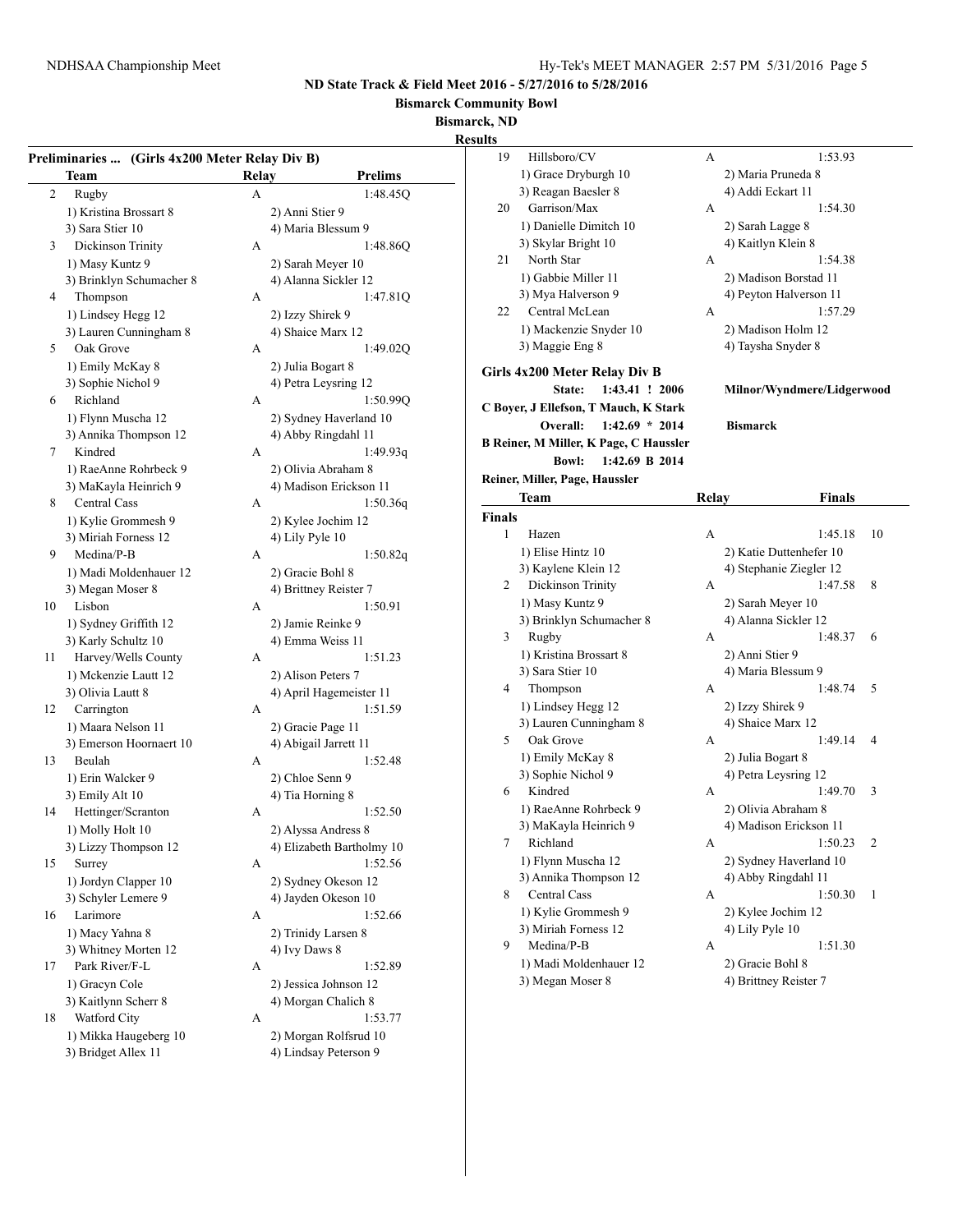**Bismarck Community Bowl**

**Bismarck, ND**

|               | Girls 4x400 Meter Relay Div B<br>$4:02.21$ ! 2016<br>State:              |       | <b>Hillsboro/Central Valley</b> |    |
|---------------|--------------------------------------------------------------------------|-------|---------------------------------|----|
|               | K Berge, K Baesler, G Dryburgh, G Wright<br>$4:00.08 * 2003$<br>Overall: |       | Mandan                          |    |
|               | M Luther, K Streyle, A Taylor, A Streyle                                 |       |                                 |    |
|               | <b>Bowl:</b><br>3:59.05 B 2009                                           |       |                                 |    |
|               | Lynch, Herauf, Beaudoin, Messer                                          |       |                                 |    |
|               | Team                                                                     | Relay | Finals                          |    |
| <b>Finals</b> |                                                                          |       |                                 |    |
| 1             | Hillsboro/CV                                                             | A     | 4:02.21!                        | 10 |
|               | 1) Katja Berge 11                                                        |       | 2) Reagan Baesler 8             |    |
|               | 3) Grace Dryburgh 10                                                     |       | 4) Gracie Wright 10             |    |
| 2             | Hazen                                                                    | A     | 4:04.80                         | 8  |
|               | 1) Stephanie Ziegler 12                                                  |       | 2) Grace Zimmerman 10           |    |
|               | 3) Raquel Doll 10                                                        |       | 4) Kaylene Klein 12             |    |
| 3             | Watford City                                                             | A     | 4:08.40                         | 6  |
|               | 1) Ricki Lindley 12                                                      |       | 2) Lindsay Peterson 9           |    |
|               | 3) Mikka Haugeberg 10                                                    |       | 4) Asha Smith 12                |    |
| 4             | Rugby                                                                    | A     | 4:08.97                         | 5  |
|               | 1) Kristina Brossart 8                                                   |       | 2) Tristin Lunde 10             |    |
|               | 3) Maria Blessum 9                                                       |       | 4) Anni Stier 9                 |    |
| 5             | Hettinger/Scranton                                                       | А     | 4:09.06                         | 4  |
|               | 1) Molly Holt 10                                                         |       | 2) Lizzy Thompson 12            |    |
|               | 3) Tayler Burwick 11                                                     |       | 4) Taylor Hestekin 11           |    |
| 6             | Park River/F-L                                                           | A     | 4:09.21                         | 3  |
|               | 1) Julia Johnson 12                                                      |       | 2) Kaitlynn Scherr 8            |    |
|               | 3) Morgan Chalich 8                                                      |       | 4) Elaina Swartz 10             |    |
| 7             | Carrington                                                               | А     | 4:10.60                         | 2  |
|               | 1) Emerson Hoornaert 10                                                  |       | 2) Ashley Neumiller 11          |    |
|               | 3) Amanda Jarrett 9                                                      |       | 4) Abigail Jarrett 11           |    |
| 8             | Killdeer                                                                 | A     | 4:11.59                         | 1  |
|               | 1) Sydney Andersen 10                                                    |       | 2) Amber Kukla 12               |    |
|               | 3) Rachel Voigt 10                                                       |       | 4) Shawnee Hansen 9             |    |
| 9             | Southern McLean                                                          | A     | 4:13.34                         |    |
|               | 1) Amanda Odegard 10                                                     |       | 2) Kaitlyn Binstock 12          |    |
|               | 3) Abigail Waloch 12                                                     |       | 4) Kate Fox 12                  |    |
| 10            | Central McLean                                                           | А     | 4:14.72                         |    |
|               | 1) Madison Holm 12                                                       |       | 2) Maggie Eng 8                 |    |
|               | 3) Emily Eichhorst 11                                                    |       | 4) Taysha Snyder 8              |    |
| 11            | Parshall                                                                 | А     | 4:16.71                         |    |
|               | 1) Lexis Tveter 11                                                       |       | 2) Jalyn Hall 7                 |    |
|               | 3) Sidney Hall 10                                                        |       | 4) Cedar Hall 8                 |    |
| 12            | <b>Bowman County</b>                                                     | А     | 4:17.62                         |    |
|               | 1) Ellie Stafford 9                                                      |       | 2) Maury Burke 9                |    |
|               | 3) Jenna Buchholz 7                                                      |       | 4) Alexius Miller 8             |    |
| 13            | Harvey/Wells County                                                      | A     | 4:17.66                         |    |
|               | 1) Alison Peters 7                                                       |       | 2) Hannah Felchle 9             |    |
|               | 3) Olivia Lautt 8                                                        |       | 4) April Hagemeister 11         |    |
| 14            | Milnor/Wynd/Lidg                                                         | A     | 4:17.69                         |    |
|               | 1) Laura Gutzmer 8                                                       |       | 2) Hannah Anderson 11           |    |
|               | 3) Jessica Kuchera 8                                                     |       | 4) Drew Frolek 7                |    |
| 15            | Dickinson Trinity                                                        | A     | 4:18.48                         |    |
|               | 1) Nicole Praus 11                                                       |       | 2) Josie Glasser 10             |    |
|               | 3) Alanna Sickler 12                                                     |       | 4) Sarah Meyer 10               |    |

| ults          |                                            |       |                                         |    |
|---------------|--------------------------------------------|-------|-----------------------------------------|----|
| 16            | May-Port CG                                | А     | 4:21.18                                 |    |
|               | 1) Holly Grandalen 11                      |       | 2) Erin Freeland 11                     |    |
|               | 3) Anna Bradner 11                         |       | 4) Cailee Peterson 11                   |    |
| 17            | Northern Cass                              | А     | 4:23.43                                 |    |
|               | 1) Faith Aasen 9                           |       | 2) Isabelle Wieseler 12                 |    |
|               | 3) Payton Johnson 10                       |       | 4) Carlyne Murray 12                    |    |
| 18            | Richland                                   | A     | 4:26.06                                 |    |
|               | 1) Annika Thompson 12                      |       | 2) Sydney Haverland 10                  |    |
|               | 3) Hannah Lentz 11                         |       | 4) Abby Ringdahl 11                     |    |
| 19            | Williams County                            | A     | 4:30.03                                 |    |
|               | 1) Abigail Larson 10                       |       | 2) Allison Ziebarth 12                  |    |
|               | 3) Destiny Laveau 11                       |       | 4) Ilise Jennings 9                     |    |
| 20            | Bottineau                                  | A     | 4:30.35                                 |    |
|               | 1) Morgan Haerer 8                         |       | 2) Megan Fix 12                         |    |
|               | 3) Sydnie Nelson 10                        |       | 4) Salma Pardo 7                        |    |
|               | Girls 4x800 Meter Relay Div B              |       |                                         |    |
|               | 9:37.41 ! 2003<br>State:                   |       | <b>New Town</b>                         |    |
|               | A Brady, N Wells, N Baker, P Garcia        |       |                                         |    |
|               | $9:28.55 * 2015$<br>Overall:               |       | <b>Bismarck Century</b>                 |    |
|               | J Schutte, T Neamever, K Anderson, J Jacob |       |                                         |    |
|               | <b>Bowl:</b><br>9:28.55 B 2014             |       | <b>Bismarck Century</b>                 |    |
|               |                                            |       |                                         |    |
|               | J Schutte, T Neameyer, K Anderson, J Jacob |       |                                         |    |
|               | Team                                       | Relay | <b>Finals</b>                           |    |
| <b>Finals</b> |                                            |       |                                         |    |
| 1             | Watford City                               | A     | 9:49.24                                 | 10 |
|               | 1) Morgan Rolfsrud 10                      |       | 2) Asha Smith 12                        |    |
|               | 3) Hayley Ogle 7                           |       | 4) Kayla Ogle 9                         |    |
| 2             | Carrington                                 | A     | 9:50.13                                 | 8  |
|               | 1) Emerson Hoornaert 10                    |       | 2) Ashley Neumiller 11                  |    |
| 3             | 3) Amanda Jarrett 9<br>Hillsboro/CV        | A     | 4) Abigail Jarrett 11<br>9:55.30        | 6  |
|               |                                            |       |                                         |    |
|               | 1) Bailey Baesler 12<br>3) Maria Pruneda 8 |       | 2) Jensyn Zink 7<br>4) Reagan Baesler 8 |    |
| 4             | Parshall                                   | А     | 9:58.18                                 | 5  |
|               | 1) Lilly Dixon 8                           |       | 2) Jalyn Hall 7                         |    |
|               | 3) Lexis Tveter 11                         |       | 4) Cedar Hall 8                         |    |
| 5             | Hettinger/Scranton                         | А     | 10:09.53                                | 4  |
|               | 1) Molly Holt 10                           |       | 2) Tayler Burwick 11                    |    |
|               | 3) Lizzy Thompson 12                       |       | 4) Taylor Hestekin 11                   |    |
| 6             | Central McLean                             | А     | 10:11.44                                | 3  |
|               | 1) Taysha Snyder 8                         |       | 2) Mackenzie Snyder 10                  |    |
|               | 3) Maggie Eng 8                            |       | 4) Emily Eichhorst 11                   |    |
| 7             | <b>Barnes County North</b>                 | А     | 10:17.40                                | 2  |
|               | 1) Ashley McFadgen 7                       |       | 2) Hannah Willson 11                    |    |
|               | 3) Samantha Wieland 12                     |       | 4) Tess Scott 11                        |    |
| 8             | Killdeer                                   | A     | 10:20.01                                | 1  |
|               | 1) Sydney Andersen 10                      |       | 2) Shawnee Hansen 9                     |    |
|               | 3) Rachel Voigt 10                         |       | 4) Amber Kukla 12                       |    |
| 9             | Milnor/Wynd/Lidg                           | A     | 10:24.38                                |    |
|               | 1) Michaela Honl 9                         |       | 2) Laura Gutzmer 8                      |    |
|               | 3) Caitlyn Illies 10                       |       | 4) Drew Frolek 7                        |    |
| 10            | Rugby                                      | А     | 10:31.43                                |    |
|               | 1) Ellie Duchscherer 8                     |       | 2) Karsyn Hager 9                       |    |
|               | 3) Dessa Denich 10                         |       | 4) Tristin Lunde 10                     |    |
|               |                                            |       |                                         |    |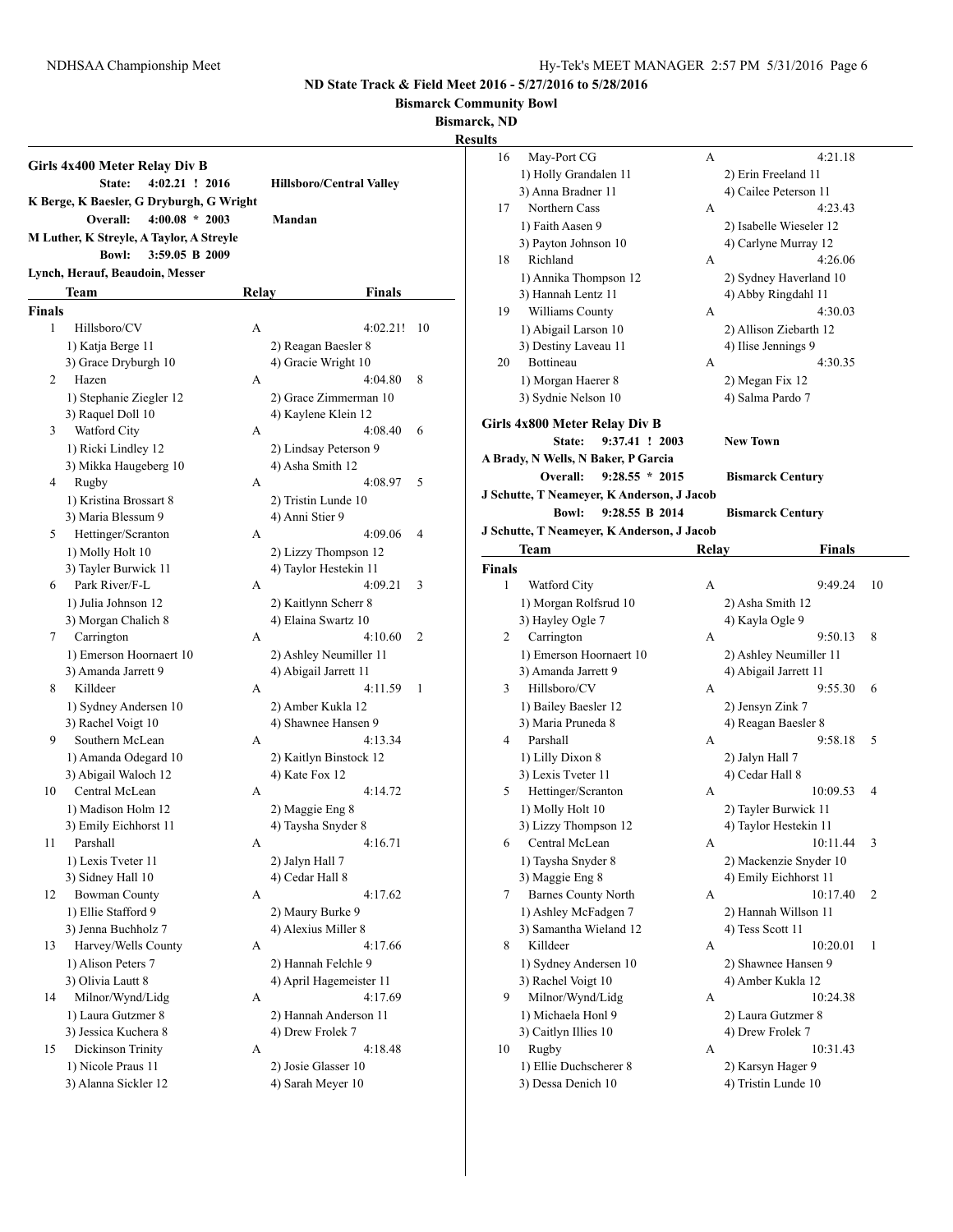**Bismarck Community Bowl**

**Bismarck, ND**

|                    | Team                   |               |    | Relay         |                           | <b>Finals</b> |              |
|--------------------|------------------------|---------------|----|---------------|---------------------------|---------------|--------------|
| 11                 | Hazen                  |               |    | A             |                           | 10:36.15      |              |
|                    | 1) Ally Berger 12      |               |    |               | 2) Cecilia Pfliger 10     |               |              |
|                    | 3) Callie Lemer 10     |               |    |               | 4) Eva Byerley 12         |               |              |
| 12                 | Thompson               |               |    | A             |                           | 10:38.42      |              |
|                    | 1) Lindsey Hegg 12     |               |    |               | 2) Anne Mager 9           |               |              |
|                    | 3) Kaia Sorby 8        |               |    |               | 4) Lana Krack 9           |               |              |
| 13                 | Beach                  |               |    | A             |                           | 10:38.49      |              |
|                    | 1) Jenae Orluck 11     |               |    |               | 2) Brooklynn Zachmann 12  |               |              |
|                    | 3) Megan Rising 7      |               |    |               | 4) Abby Wilhelmi 10       |               |              |
| 14                 | Shiloh Christian       |               |    | A             |                           | 10:41.55      |              |
|                    | 1) Allison Bearstail 9 |               |    |               | 2) Quinn Wrigley          |               |              |
|                    | 3) Madalymm Nelson     |               |    |               | 4) Katie Kusler 8         |               |              |
| 15                 | Dickinson Trinity      |               |    | A             |                           | 10:43.46      |              |
|                    | 1) Macy Gress 9        |               |    |               | 2) Katie Jankowski 9      |               |              |
|                    | 3) Sarah Meyer 10      |               |    |               | 4) Megan Krebs 10         |               |              |
| 16                 | Langdon Area/Munich    |               |    | A             |                           | 10:47.45      |              |
|                    | 1) Katelyn Fetsch 12   |               |    |               | 2) Rachel Hill 10         |               |              |
|                    | 3) Tera Mittleider 9   |               |    |               | 4) Madi Gapp 11           |               |              |
| 17                 | LaMoure/L-M            |               |    | A             |                           | 10:49.34      |              |
|                    | 1) Jakkia Duffy 8      |               |    |               | 2) Maddie Riddle 12       |               |              |
|                    | 3) Taylor Hebl 12      |               |    |               | 4) Katrina Hoff 12        |               |              |
| 18                 | Trenton/W Trin C       |               |    | A             |                           | 10:51.60      |              |
|                    | 1) Greta Eder 10       |               |    |               | 2) Annie Antonio 10       |               |              |
|                    | 3) Josephine Torola 7  |               |    |               | 4) Jacqueline Williams 10 |               |              |
| 19                 | Harvey/Wells County    |               |    | A             |                           | 10:53.83      |              |
|                    | 1) Madison Jones 7     |               |    |               | 2) Andrea Buechler 10     |               |              |
|                    | 3) Zoe Mckinvin 7      |               |    |               | 4) Karlie Dockter 10      |               |              |
| 20                 | Linton/HMB             |               |    | A             |                           | 11:11.39      |              |
|                    | 1) Rachal Umber 12     |               |    |               | 2) Destiny Wenger 9       |               |              |
|                    | 3) Taylor Aberle 11    |               |    |               | 4) Erica Umber 7          |               |              |
| 21                 | Velva/D-A/Sawyer       |               |    | A             |                           | 11:12.74      |              |
|                    | 1) Grace Mogen 8       |               |    |               | 2) Lillian Martin 9       |               |              |
|                    | 3) Mara Roteliuk 12    |               |    |               | 4) Rachel Mack 9          |               |              |
|                    |                        |               |    |               |                           |               |              |
|                    |                        |               |    |               |                           |               |              |
|                    | Girls High Jump Div B  |               |    |               |                           |               |              |
|                    | State:                 | 5-10 ! 2014   |    |               | <b>Lexy Wittmayer</b>     |               |              |
|                    | Overall:               | $5-10$ * 2014 |    |               | <b>Lexy Wittmayer</b>     |               |              |
|                    | <b>Bowl:</b>           | 5-10 B 2014   |    |               | Lexi Wittmaver            |               |              |
|                    | Name                   |               | Yr | <b>School</b> |                           | <b>Finals</b> |              |
|                    |                        |               |    |               |                           |               |              |
| 1                  | Lexy Wittmayer         |               |    |               | 12 Rolette/Wolford        | 5-06.00       | 10           |
| $\overline{c}$     | Meggie Fischer         |               | 10 |               | <b>Bowman County</b>      | 5-01.00       | 8            |
| 3                  | McKenzie Thorson       |               | 12 |               | Southern McLean           | J5-01.00      | 6            |
| 4                  | Ellie Stafford         |               | 9  |               | Bowman County             | $4 - 11.00$   | 5            |
| 5                  | Faith Aasen            |               | 9  |               | Northern Cass             | J4-11.00      | 3.5          |
| 5                  | Katja Berge            |               | 11 |               | Hillsboro/CV              | J4-11.00      | 3.5          |
| 7                  | Isabel Wedell          |               | 12 |               | Ellendale                 | J4-11.00      | $\mathbf{1}$ |
| 7                  | Emily Baldwin          |               | 10 |               | Milnor/Wynd/Lidg          | J4-11.00      | $\mathbf{1}$ |
| 7                  | Laiken Larson          |               | 10 |               | Drayton/V-E               | J4-11.00      | $\mathbf{1}$ |
| 9                  | Camee Wangler          |               | 9  |               | <b>Benson County</b>      | J4-11.00      |              |
| 9                  | Izzy Shirek            |               | 9  |               | Thompson                  | J4-11.00      |              |
| <b>Finals</b><br>9 | Mariah Schroeder       |               | 12 |               | Enderlin/MV               | J4-11.00      |              |

| uns            |                                |                   |                |                               |                      |               |
|----------------|--------------------------------|-------------------|----------------|-------------------------------|----------------------|---------------|
| 13             | Tia McGorman                   |                   |                | 9 Watford City                | 4-09.00              |               |
| 13             | Jacey Dewald                   |                   |                | 12 Kidder County              | 4-09.00              |               |
| 13             | Carlie Kieffer                 |                   |                | 10 Central Cass               | 4-09.00              |               |
| ---            | Kaity Hove                     |                   | 8              | Trenton/W Trin C              | NH                   |               |
| ---            | Jillian Svihovec               |                   |                | 8 Bowman County               | NΗ                   |               |
| ---            | Kaitlyn Nokes                  |                   |                | 10 Watford City               | NΗ                   |               |
|                | Cora McClenahen                |                   |                | 8 May-Port CG                 | ΝH                   |               |
|                | Taylor Sabinash                |                   |                | 10 Midkota/Kensal             | ΝH                   |               |
| ---            | Harlee Gunning                 |                   |                | 10 Glenburn                   | ΝH                   |               |
| ---            | Amber Peterson                 |                   | 11             | <b>Sargent County</b>         | ΝH                   |               |
|                | <b>Girls Pole Vault Div B</b>  |                   |                |                               |                      |               |
|                | <b>State:</b>                  |                   | $12-04$ ! 2006 | <b>Kelsey Aide</b>            |                      |               |
|                | Overall:                       |                   | $12-05 * 2014$ | <b>Lauren Gietzen</b>         |                      |               |
|                | <b>Bowl:</b>                   | 12-05 B 2014      |                | <b>Lauren Gietzen</b>         |                      |               |
|                |                                |                   |                |                               |                      |               |
|                | Name                           |                   | Yr             | School                        | Finals               |               |
| Finals         |                                |                   |                |                               |                      |               |
| 1              | Jocelyn Dinius                 |                   |                | 12 Langdon/Munich             | 11-03.00             | 10            |
| 2              | Mikka Haugeberg                |                   | 10             | Watford City                  | 10-06.00             | 8             |
| 3              | Maria Blessum                  |                   |                | 9 Rugby                       | J10-06.00            | 6             |
| 4              | <b>Brittany Dixon</b>          |                   |                | 12 Oak Grove                  | 10-03.00             | 5             |
| 5              | Haley Wolfe                    |                   |                | 12 Carrington                 | 9-06.00              | 4             |
| 6              | Rikka Bergstrom                |                   |                | 12 Oak Grove                  | 9-03.00              | 3             |
| 7              | <b>Taylor Reilly</b>           |                   |                | 10 Drayton/V-E                | $9 - 00.00$          | 2             |
| 8              | Sydney Andersen                |                   |                | 10 Killdeer                   | J9-00.00             | 1             |
| 9              | Emily McKay                    |                   |                | 8 Oak Grove                   | 8-06.00              |               |
| 9              | Ally Berger                    |                   |                | 12 Hazen                      | 8-06.00              |               |
| 9              | Corrie Dobitz                  |                   |                | 10 Killdeer                   | 8-06.00              |               |
| 12             | Lexi Rose                      |                   |                | 11 Barnes Co North            | 8-00.00              |               |
| ---            | <b>Brooke Blessum</b>          |                   |                | 7 Rugby                       | NH                   |               |
| ---            | Karsyn Hager                   |                   | 9              | Rugby                         | NΗ                   |               |
| ---            | Addi Eckart                    |                   | 11.            | Hillsboro/CV                  | NΗ                   |               |
| ---            | <b>Faith Beck</b>              |                   | 10             | <b>DickinsonTrinity</b>       | ΝH                   |               |
|                | <b>Girls Long Jump Div B</b>   |                   |                |                               |                      |               |
|                | State:                         | 19-05.50 ! 2006   |                | <b>Whitney Carlson</b>        |                      |               |
|                | <b>Overall:</b>                | $19-05.50 * 2006$ |                | <b>Whitney Carlson</b>        |                      |               |
|                | <b>Bowl:</b>                   | 19-05.50 B 2006   |                | <b>Whitney Carlson</b>        |                      |               |
|                | Name                           |                   | Yr             | School                        | Finals               |               |
| Finals         |                                |                   |                |                               |                      |               |
| 1              | Rikka Bergstrom                |                   |                | 12 Oak Grove                  | 17-09.00             | 10            |
| $\overline{c}$ | Masy Kuntz                     |                   | 9              | DickinsonTrinity              | 17-02.25             | 8             |
| 3              | Katja Berge                    |                   | 11             | Hillsboro/CV                  | 16-11.50             | 6             |
| 4              |                                |                   |                |                               | 16-10.25             | 5             |
| 5              |                                |                   |                |                               |                      |               |
|                | Krista Slaubaugh               |                   | 12             | Hazen                         |                      |               |
|                | Izzy Shirek                    |                   | 9              | Thompson                      | 16-07.00             | 4             |
| 6              | Sydney Ellingson               |                   | 11             | Langdon/Munich                | 16-06.50             | 3             |
| 7              | Petra Leysring                 |                   | 12             | Oak Grove                     | 16-06.00             | 2             |
| 8              | Maara Nelson                   |                   | 11             | Carrington                    | 16-04.25             | 1             |
| 9              | Elizabeth Bartholmy            |                   | 10             | Hettinger/Scran               | 16-00.75             | $+0.0$        |
| 10             | Taylor Roehl                   |                   | 10             | Grant Co/Flasher              | 15-10.75             | $+0.0$        |
| 11             | Kaity Hove                     |                   | 8              | Trenton/W Trin C              | 15-09.75             | $+0.0$        |
| 12             | <b>Brittan Grubb</b>           |                   | 10             | Shiloh Christian              | 15-08.25             | $+0.0$        |
| 13             | Lauren Kraft                   |                   | 12             | Rugby                         | 15-04.50             | $+0.0$        |
| 14<br>15       | Julia Johnson<br>Ellie Messmer |                   | 12<br>11       | Park River/F-L<br>Mott-Regent | 15-03.50<br>15-03.00 | 0.7<br>$+0.0$ |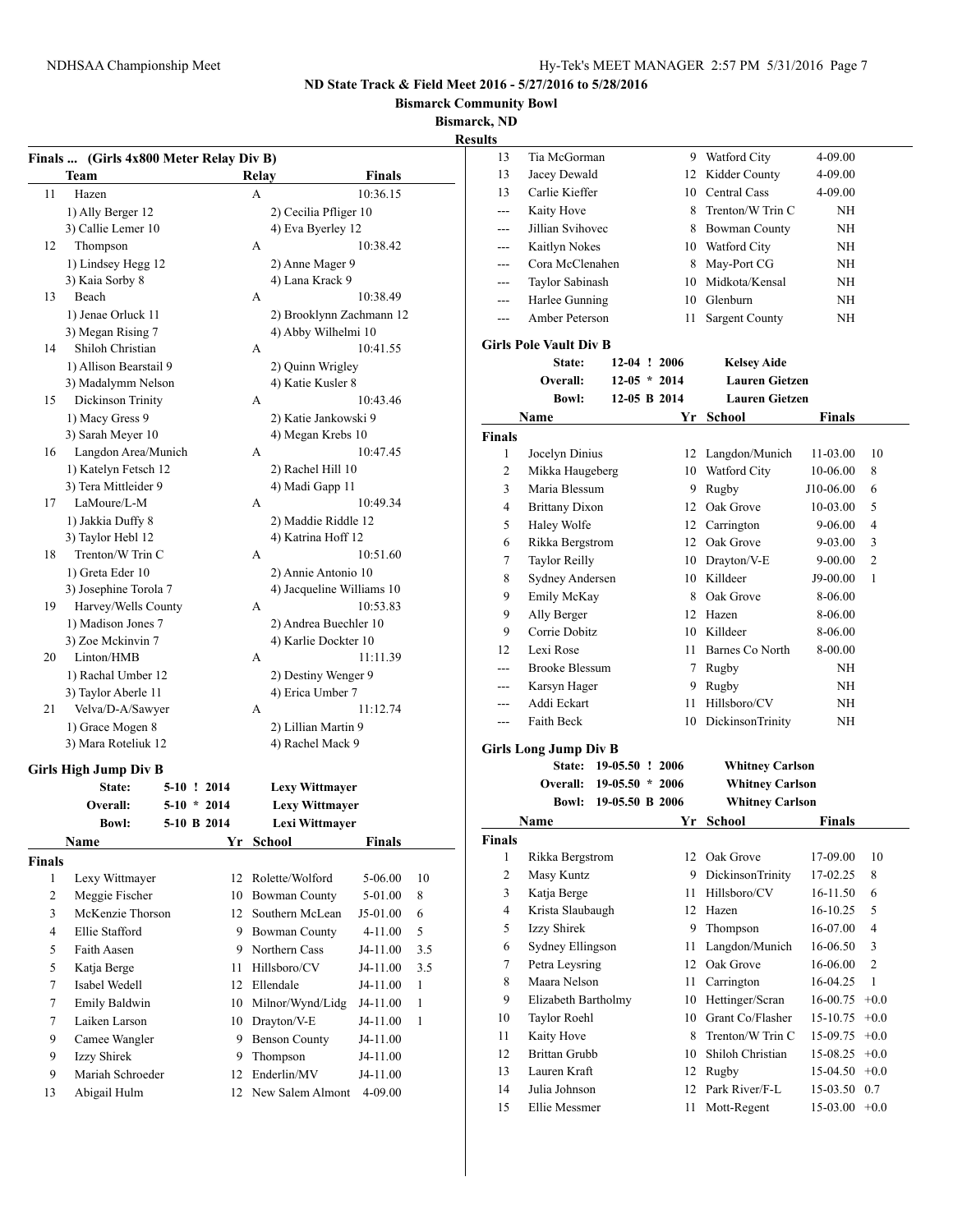**Bowl** 

**Bismarck, ND**

|                |                                                |                          |              |                                  |                  | <b>Bismarck Con</b><br>Bismar |
|----------------|------------------------------------------------|--------------------------|--------------|----------------------------------|------------------|-------------------------------|
|                |                                                |                          |              |                                  |                  |                               |
|                | Finals  (Girls Long Jump Div B)<br><b>Name</b> |                          |              | Yr School                        | <b>Finals</b>    |                               |
| 16             | Mariah Schroeder                               |                          |              | 12 Enderlin/MV                   | $15-02.50 + 0.0$ |                               |
| 17             | Sara Stier                                     |                          | 10           | Rugby                            | $14-09.75 +0.0$  |                               |
| 18             | <b>Heather Tollefson</b>                       |                          |              | 12 New Rockford-Sh               | $14-08.75 +0.0$  |                               |
| 19             | Savanah Jones                                  |                          |              | 8 South Prairie                  | $13-05.00$ 0.6   |                               |
| 20             | Emilee Johnson                                 |                          |              | 12 Divide County                 | $13-01.00 -0.1$  |                               |
| ---            | Ricki Lindley                                  |                          |              | 12 Watford City                  |                  | ND NWI                        |
|                | <b>Girls Triple Jump Div B</b>                 |                          |              |                                  |                  |                               |
|                | <b>State:</b>                                  | 38-09.75 ! 2007          |              | <b>Sarah Fegley</b>              |                  |                               |
|                |                                                | Overall: 39-04.25 * 1998 |              | <b>Crystal Cummins</b>           |                  |                               |
|                |                                                | Bowl: 39-08.25 B 2008    |              | <b>Kristen Killoran</b>          |                  |                               |
|                | Name                                           |                          |              | Yr School                        | Finals           |                               |
| <b>Finals</b>  |                                                |                          |              |                                  |                  |                               |
| 1              | Ricki Lindley                                  |                          |              | 12 Watford City                  | 37-10.00         | 10                            |
| 2              | Krista Slaubaugh                               |                          |              | 12 Hazen                         | 36-08.50         | 8                             |
| 3              | Masy Kuntz                                     |                          |              | 9 DickinsonTrinity               | 35-01.00         | 6                             |
| 4              | Sara Stier                                     |                          |              | 10 Rugby                         | 35-00.00         | 5                             |
| 5              | Elizabeth Bartholmy                            |                          |              | 10 Hettinger/Scran               | 34-10.50         | 4                             |
| 6              | Tessa Schroeder                                |                          | 10           | Enderlin/MV                      | 34-06.00         | 3                             |
| 7              | Katja Berge                                    |                          | 11           | Hillsboro/CV                     | J34-06.00        | $\overline{c}$                |
| 8              | Rikka Bergstrom                                |                          |              | 12 Oak Grove                     | 34-05.00         | 1                             |
| 9              | Haley Hewitt                                   |                          |              | 10 Carrington                    | $34-00.00 +0.0$  |                               |
| 10             | Jalyn Larson                                   |                          | 12           | Drayton/V-E                      | $33-11.50 +0.0$  |                               |
| 11             | Ellie Messmer                                  |                          | 11           | Mott-Regent                      | $33-10.00 -1.1$  |                               |
| 12             | Julia Johnson                                  |                          | $12^{\circ}$ | Park River/F-L                   | $33-07.00 -1.9$  |                               |
| 13             | Kennedy Flaa                                   |                          | 9            | Richland                         | 33-00.00 0.4     |                               |
| 14             | Lauren Kraft                                   |                          |              | 12 Rugby                         | 32-11.50 0.6     |                               |
| 15             | Abbie Jiles                                    |                          |              | 9 Westhope/Newburg 32-09.00 +0.0 |                  |                               |
| 16             | Cassie Gefroh                                  |                          |              | 10 Linton/HMB                    | 32-08.50 0.1     |                               |
| 17             | Kaity Hove                                     |                          | 8            | Trenton/W Trin C                 | $32-08.00 +0.0$  |                               |
| 18             | <b>Bailey Skjefte</b>                          |                          | 10           | Oakes                            | $32-04.00 +0.0$  |                               |
| 19             | <b>Brooke Blessum</b>                          |                          | 7            | Rugby                            | 32-03.00 0.4     |                               |
| 20             | Ashantai Harris                                |                          | 8            | Surrey                           | $31-00.00 + 0.0$ |                               |
| 21             | Cassidy Walby                                  |                          |              | 10 Bowman County                 | $30-02.50 +0.0$  |                               |
| 22             | Ashley Holen                                   |                          |              | 7 Watford City                   | 30-00.00 0.3     |                               |
| $\overline{a}$ | Lexy Wittmayer                                 |                          |              | 12 Rolette/Wolford               |                  | ND NWI                        |
|                | <b>Girls Shot Put Div B</b>                    |                          |              |                                  |                  |                               |
|                | State:                                         | 48-02.50 ! 1997          |              | Jessica Sommerfeld               |                  |                               |
|                | Overall:                                       | $48-02.75 * 2001$        |              | <b>Briona Reynolds</b>           |                  |                               |
|                | <b>Bowl:</b>                                   | 48-02.75 B 2001          |              | <b>Brionna Reynolds</b>          |                  |                               |
|                | Name                                           |                          |              | Yr School                        | Finals           |                               |
| <b>Finals</b>  |                                                |                          |              |                                  |                  |                               |
| $\mathbf{1}$   | Kauri Hochhalter                               |                          |              | 12 Carrington                    | 39-04.00         | 10                            |
| 2              | Kaylyn Frison                                  |                          | 12           | Harvey/Wells Co                  | 38-10.00         | 8                             |
| 3              | Isabel Wedell                                  |                          | 12           | Ellendale                        | 38-00.00         | 6                             |
| 4              | MaKayla Froehlich                              |                          | 11           | Lisbon                           | 37-05.00         | 5                             |
| 5              | Megan Kliengartner                             |                          | 11           | Kidder County                    | 36-07.50         | 4                             |
| 6              | Kari Fritel                                    |                          | 11           | Des Lacs-Bur/L&C 36-00.50        |                  | 3                             |
| 7              | Allison Widmer                                 |                          | 11           | Oak Grove                        | 35-08.00         | 2                             |

 Skylar McLain 9 Mls-Mohall 35-02.50 Payton Packer 9 Kindred 35-01.50

| aılts          |                                  |                 |    |                         |               |                |
|----------------|----------------------------------|-----------------|----|-------------------------|---------------|----------------|
| 11             | Randi Long                       |                 |    | 11 Glenburn             | 34-10.00      |                |
| 12             | Maddie Uhlenkamp                 |                 |    | 10 Rugby                | 34-02.00      |                |
| 13             | Tara Hiller                      |                 | 11 | Langdon/Munich          | 33-05.50      |                |
| 14             | Bella Hansen                     |                 |    | 11 Oakes                | 32-10.00      |                |
| 15             | Paige Haakenson                  |                 |    | 9 Nelson County         | 31-09.00      |                |
| 16             | McKenzie Walters                 |                 |    | 10 Hazen                | 31-07.50      |                |
| 17             | Sofia Muruato                    |                 | 11 | Beach                   | 31-04.00      |                |
| 18             | Evelyn Sims                      |                 |    | 10 North Star/Stark     | 31-03.50      |                |
| 19             | Erin Haugen                      |                 |    | 9 Griggs Co Cent        | 30-10.00      |                |
| 20             | Sadie Ambers                     |                 | 12 | Mott-Regent             | 29-08.50      |                |
| 21             | Chloe Gunderson                  |                 | 8  | Stanley/PL              | 28-06.00      |                |
|                | <b>Girls Discus Throw Div B</b>  |                 |    |                         |               |                |
|                | State:                           | 148-08 ! 2006   |    | <b>Sara Neubauer</b>    |               |                |
|                | Overall:                         | $172-00 * 1999$ |    | <b>Briona Reynolds</b>  |               |                |
|                | <b>Bowl:</b>                     | 173-10 B 1999   |    | <b>Brionna Reynolds</b> |               |                |
|                | Name                             |                 |    | Yr School               | <b>Finals</b> |                |
| <b>Finals</b>  |                                  |                 |    |                         |               |                |
| 1              | Kauri Hochhalter                 |                 |    | 12 Carrington           | 129-08        | 10             |
| 2              | Payton Packer                    |                 |    | 9 Kindred               | 114-03        | 8              |
| 3              | Bryeann Robertson                |                 | 11 | Warwick                 | 111-06        | 6              |
| 4              | McKenzie Walters                 |                 |    | 10 Hazen                | 109-02        | 5              |
| 5              | MaKayla Froehlich                |                 | 11 | Lisbon                  | 107-03        | 4              |
| 6              | Kaylyn Frison                    |                 |    | 12 Harvey/Wells Co      | 106-05        | 3              |
| 7              | Haley Anderson                   |                 |    | 12 Lisbon               | 101-09        | $\overline{2}$ |
| 8              | Skylar McLain                    |                 |    | 9 Mls-Mohall            | 101-05        | 1              |
| 9              | Joelle Sherlock                  |                 |    | 10 Griggs Co Cent       | J101-05       |                |
| 10             | Maddie Uhlenkamp                 |                 |    | 10 Rugby                | 100-08        |                |
| 11             | Madi Eisenzimmer                 |                 |    | 12 Langdon/Munich       | 99-10         |                |
| 12             | Emma Rost                        |                 | 11 | Carrington              | 96-11         |                |
| 13             | Jacie Doll                       |                 | 11 | New Salem Almont        | 96-05         |                |
| 14             | <b>Ashton Smith</b>              |                 | 12 | Stanley/PL              | 96-04         |                |
| 15             | Paige Haakenson                  |                 |    | 9 Nelson County         | 93-11         |                |
| 16             | Sadie Ambers                     |                 | 12 | Mott-Regent             | 93-04         |                |
| 17             | Kailyn Brummond                  |                 | 12 | Surrey                  | 92-04         |                |
|                | <b>Girls Javelin Throw Div B</b> |                 |    |                         |               |                |
|                | State:                           | 143-11 ! 2014   |    | Kayla Hochhalter        |               |                |
|                | Overall:                         | $148-03 * 2002$ |    | <b>Katie Wilson</b>     |               |                |
|                | <b>Bowl:</b>                     | 145-10 B 2001   |    | Dana Olimb              |               |                |
|                | Name                             |                 | Yr | School                  | Finals        |                |
| Finals         |                                  |                 |    |                         |               |                |
| $\mathbf{1}$   | Kauri Hochhalter                 |                 |    | 12 Carrington           | 125-06        | 10             |
| $\mathbf{2}$   | Shaylee Andel                    |                 | 12 | Griggs Co Cent          | 125-00        | 8              |
| 3              | Shelby Roney                     |                 | 11 | Oakes                   | 120-11        | 6              |
| $\overline{4}$ | Peyton Halverson                 |                 | 11 | North Star/Stark        | 118-07        | 5              |

 Abigail Hulm 12 New Salem Almont 117-04 4 Abbey Schantz 11 Beulah 115-02 3 Molly Holt 10 Hettinger/Scran 114-06 2 Emma Rost 11 Carrington 111-09 1 Kari Wolfe 11 Harvey/Wells Co 111-01 10 Madi Hart 11 Langdon/Munich 107-06 Maddie Uhlenkamp 10 Rugby 105-07 12 Hannah Gordon 9 Park River/F-L 104-09 Amy Jacobson 11 South Border 104-03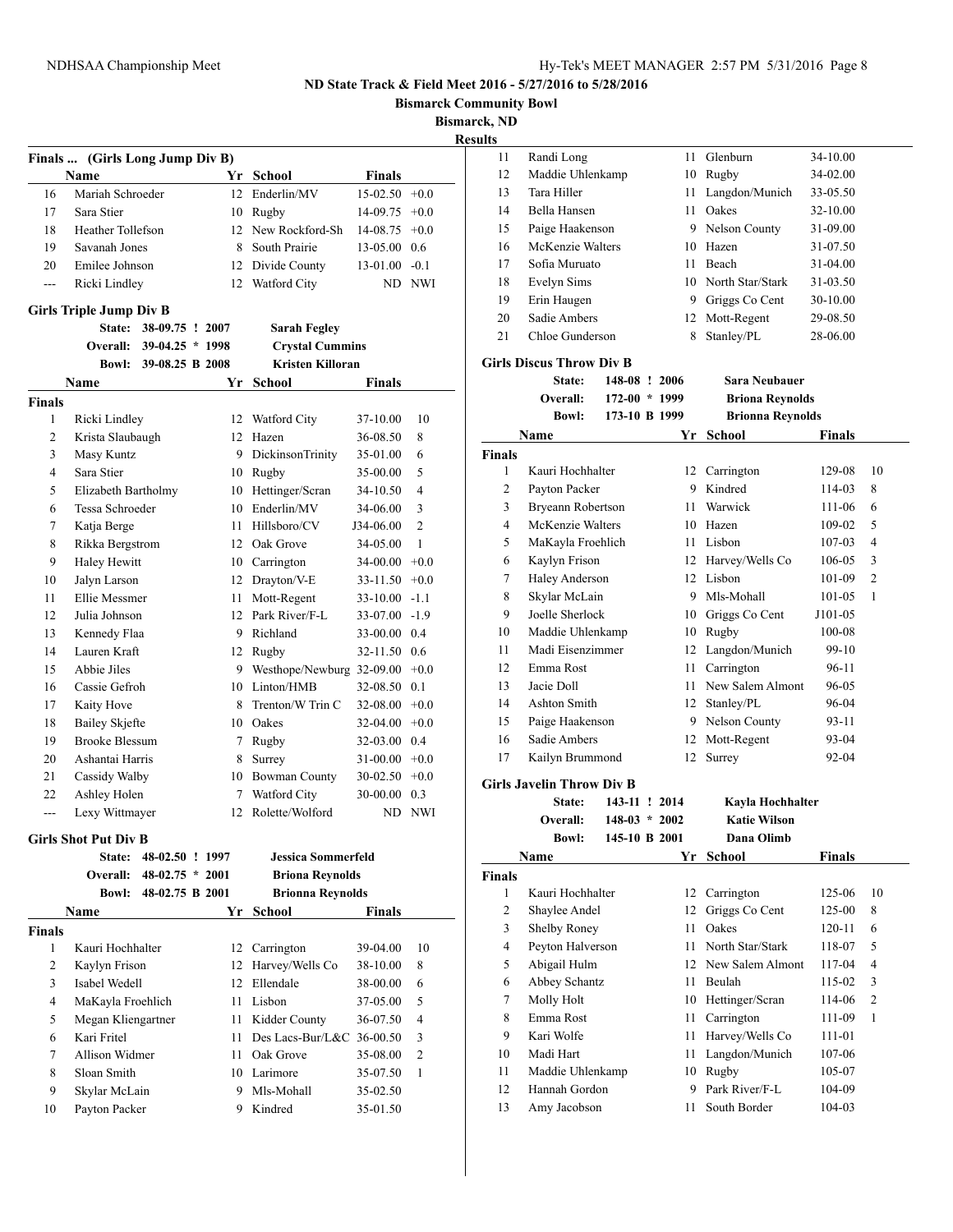**Bismarck Community Bowl**

**Bismarck, ND**

| Finals  (Girls Javelin Throw Div B) |    |                 |                            |  |  |
|-------------------------------------|----|-----------------|----------------------------|--|--|
| <b>Name</b>                         | Yr |                 | <b>Finals</b>              |  |  |
| Kayla Schaefer                      | 11 |                 | 103-09                     |  |  |
| Alyx Schmitz                        | Н  | Oakes           | 101-04                     |  |  |
| Hayley Schmidt                      | 9  | Stanley/PL      | 101-03                     |  |  |
| Amanda Roller                       | 9  | Oak Grove       | 101-01                     |  |  |
| Maari Dolan                         | 11 | Williams County | 94-06                      |  |  |
|                                     |    |                 | School<br>Des Lacs-Bur/L&C |  |  |

|     | Women - Div A - Team Rankings - 19 Events Scored |                |
|-----|--------------------------------------------------|----------------|
| 1)  | Fargo Davies                                     | 122            |
| 2)  | <b>Bismarck Century</b>                          | 119            |
| 3)  | <b>Bismarck High</b>                             | 92.5           |
| 4)  | West Fargo                                       | 73             |
| 5)  | Grand Forks Red River                            | 57.5           |
| 6)  | <b>Grand Forks Central</b>                       | 46             |
| 7)  | Jamestown                                        | 41             |
| 8)  | Minot                                            | 37             |
| 9)  | Wahpeton                                         | 34             |
| 10) | Dickinson                                        | 30.5           |
| 11) | <b>Bismarck Legacy</b>                           | 30             |
| 12) | Shanley                                          | 17             |
| 13) | Mandan                                           | 16             |
| 14) | Williston                                        | 9              |
| 15) | Fargo North                                      | 7              |
| 16) | Devils Lake                                      | $\overline{4}$ |
| 16) | Bismarck St. Mary's                              | 4              |
| 18) | WF Sheyenne                                      | 1.5            |

| $\left( \right)$ | Hazen                       | 83             |
|------------------|-----------------------------|----------------|
| 2)               | Carrington                  | 65             |
|                  | 3) Watford City             | 64             |
| 4)               | Hillsboro/Central Valley    | 57.5           |
|                  | 5) Oak Grove                | 44             |
|                  | 6) Milnor/Wynd/Lidg         | 37             |
|                  | 7) Langdon Area/Munich      | 35             |
| 8)               | Rugby                       | 30             |
|                  | 9) Dickinson Trinity        | 26             |
| 9)               | Hettinger/Scranton          | 26             |
|                  | 11) Southern McLean         | 23             |
| 12)              | Park River/Fordville-Lankin | 21             |
|                  | 13) Lisbon                  | 17             |
| 14)              | Thompson                    | 15             |
|                  | 14) Harvey/Wells County     | 15             |
| 16)              | Kindred                     | 14             |
|                  | 17) Bowman County           | 13             |
|                  | 18) Rolette/Wolford         | 10             |
|                  | 18) Edgeley/Kulm            | 10             |
|                  | 20) Central Cass            | 9              |
|                  | 20) Kidder County           | 9              |
|                  | 22) Parshall                | 8              |
|                  | 22) Griggs County Central   | 8              |
|                  | 22) Grant County/Flasher    | 8              |
| 22)              | Richland                    | 8              |
|                  | 26) Enderlin/Maple Valley   | $\overline{7}$ |
| 26)              | Killdeer                    | $\overline{7}$ |
| 26)              | Ellendale                   | $\overline{7}$ |

| 29) | Warwick                        | 6   |
|-----|--------------------------------|-----|
| 29) | Oakes                          | 6   |
| 29) | Divide County                  | 6   |
| 29) | Finley-Sharon/Hope-Page        | 6   |
| 33) | Northern Cass                  | 5.5 |
| 34) | North Star                     | 5   |
|     | 35) New Salem Almont           | 4   |
| 36) | Beulah                         | 3   |
|     | 36) Des Lacs-Burlington/L&C    | 3   |
| 36) | May-Port CG                    | 3   |
| 36) | Central McLean                 | 3   |
| 36) | Drayton/Valley-Edinburg        | 3   |
| 36) | Garrison/Max                   | 3   |
| 42) | Trenton/Will Trinity Christian | 2   |
| 42) | Hatton/Northwood               | 2   |
| 42) | <b>Barnes County North</b>     | 2   |